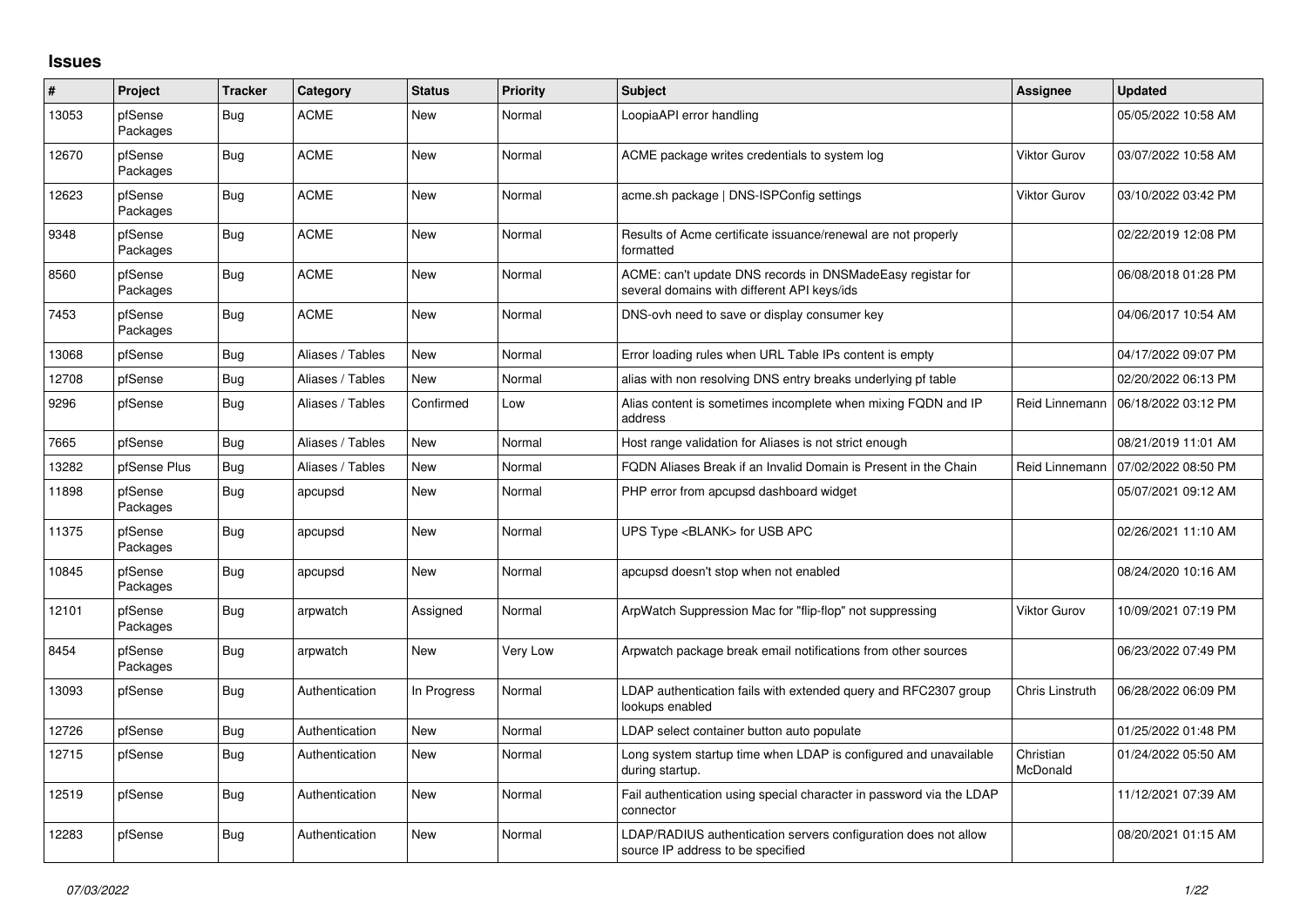| #     | Project             | <b>Tracker</b> | Category         | <b>Status</b>                 | Priority | <b>Subject</b>                                                                                                                       | Assignee            | <b>Updated</b>      |
|-------|---------------------|----------------|------------------|-------------------------------|----------|--------------------------------------------------------------------------------------------------------------------------------------|---------------------|---------------------|
| 12225 | pfSense             | Bug            | Authentication   | <b>Pull Request</b><br>Review | Normal   | Group membership field is not needed for remote groups                                                                               | <b>Viktor Gurov</b> | 06/28/2022 12:01 PM |
| 12095 | pfSense             | <b>Bug</b>     | Authentication   | New                           | Normal   | Memory leak in pcscd                                                                                                                 |                     | 06/01/2022 01:01 PM |
| 10765 | pfSense             | <b>Bug</b>     | Authentication   | New                           | Normal   | Ampersands in Idap extended query are escaped twice                                                                                  |                     | 09/02/2020 07:55 AM |
| 10352 | pfSense             | Bug            | Authentication   | <b>New</b>                    | Very Low | RADIUS authentication fails with MSCHAPv1 or MSCHAPv2 when<br>passwords contain international characters                             |                     | 06/20/2022 04:04 PM |
| 8087  | pfSense             | Bug            | Authentication   | <b>New</b>                    | Normal   | Provide Calling-Station-ID to RADIUS backed VPN connections                                                                          |                     | 06/06/2020 05:36 AM |
| 5652  | pfSense             | <b>Bug</b>     | Authentication   | New                           | Normal   | Radius IETF Class Group Assignment - Incorrect Standard                                                                              |                     | 08/13/2019 01:39 PM |
| 11626 | pfSense Plus        | Bug            | Authentication   | <b>New</b>                    | Normal   | Google LDAP connection failed due to lack of SNI for TLS 1.3                                                                         | Luiz Souza          | 06/27/2022 07:23 AM |
| 12767 | pfSense<br>Packages | Bug            | Avahi            | New                           | Normal   | `Package radavahi-daemon does does not exist in current pfSense<br>version and it has been removed``` message on pfSense 2.7 restore |                     | 02/07/2022 11:28 AM |
| 9497  | pfSense<br>Packages | <b>Bug</b>     | AWS VPC          | <b>New</b>                    | Normal   | AWS VPN Wizard: WebGUI times out.                                                                                                    |                     | 11/13/2019 10:07 AM |
| 9495  | pfSense<br>Packages | <b>Bug</b>     | AWS VPC          | New                           | Normal   | AWS VPC VPN wizard produces incorrect config (SHA256 should be<br>SHA <sub>1</sub> )                                                 |                     | 08/19/2019 02:45 PM |
| 11098 | pfSense<br>Packages | <b>Bug</b>     | Backup           | Feedback                      | Normal   | Backup Files and Directories plugin crashes firewall if /root specified<br>as backup location                                        | Viktor Gurov        | 07/02/2022 08:41 PM |
| 10900 | pfSense<br>Packages | <b>Bug</b>     | Backup           | Feedback                      | Normal   | /packages/backup/backup.php?a=download&t=backup HTTP 504,<br>or Sends PHP Error Message as ASCII/Text file Named<br>pfsense.bak.tgz  |                     | 04/05/2022 01:51 AM |
| 13289 | pfSense             | Bug            | Backup / Restore | New                           | Low      | Attempting to restore a 0 byte "config.xml" prints an error that the file<br>cannot be read                                          |                     | 06/28/2022 12:01 PM |
| 13132 | pfSense             | <b>Bug</b>     | Backup / Restore | New                           | Normal   | Two SSHDATA Sections in Restored Config Breaks Unit                                                                                  | Jim Pingle          | 06/29/2022 07:53 AM |
| 12774 | pfSense             | <b>Bug</b>     | Backup / Restore | New                           | Normal   | Picture widget image is not saved in backup                                                                                          |                     | 04/04/2022 04:48 AM |
| 12249 | pfSense             | Bug            | Backup / Restore | New                           | Normal   | HAProxy causing failed ACB backups                                                                                                   |                     | 11/15/2021 11:58 PM |
| 11110 | pfSense             | Bug            | Backup / Restore | New                           | Normal   | Backup file should be checked before restoring a specific area                                                                       |                     | 12/05/2020 02:50 PM |
| 8076  | pfSense             | <b>Bug</b>     | Backup / Restore | New                           | Normal   | User can easily apply an unusable interface configuration after restore                                                              |                     | 08/14/2019 10:52 AM |
| 7757  | pfSense             | <b>Bug</b>     | Backup / Restore | New                           | Normal   | Auto Config Backup fails to upload unless Default Gateway is up                                                                      |                     | 08/16/2019 12:47 PM |
| 1738  | pfSense             | <b>Bug</b>     | Backup / Restore | New                           | Very Low | Restore fails when username in backup is not matching                                                                                |                     | 12/11/2021 07:51 PM |
| 13114 | pfSense<br>Packages | Bug            | <b>BIND</b>      | Feedback                      | Normal   | BIND calls rndc in rc stop when named is not running                                                                                 | <b>Stuart Wyatt</b> | 05/04/2022 12:41 PM |
| 12869 | pfSense<br>Packages | <b>Bug</b>     | <b>BIND</b>      | Feedback                      | Normal   | Bind DNS Package AAAA filtering Broken on new ZFS Installs                                                                           | Viktor Gurov        | 03/09/2022 12:38 PM |
| 11563 | pfSense<br>Packages | Bug            | <b>BIND</b>      | <b>New</b>                    | High     | BIND GUI writes TXT records > 255 characters                                                                                         |                     | 02/27/2021 07:11 AM |
| 11343 | pfSense<br>Packages | <b>Bug</b>     | <b>BIND</b>      | Feedback                      | Low      | Invalid link to pfSense-pkg-bind changelog                                                                                           | Viktor Gurov        | 04/05/2022 08:12 AM |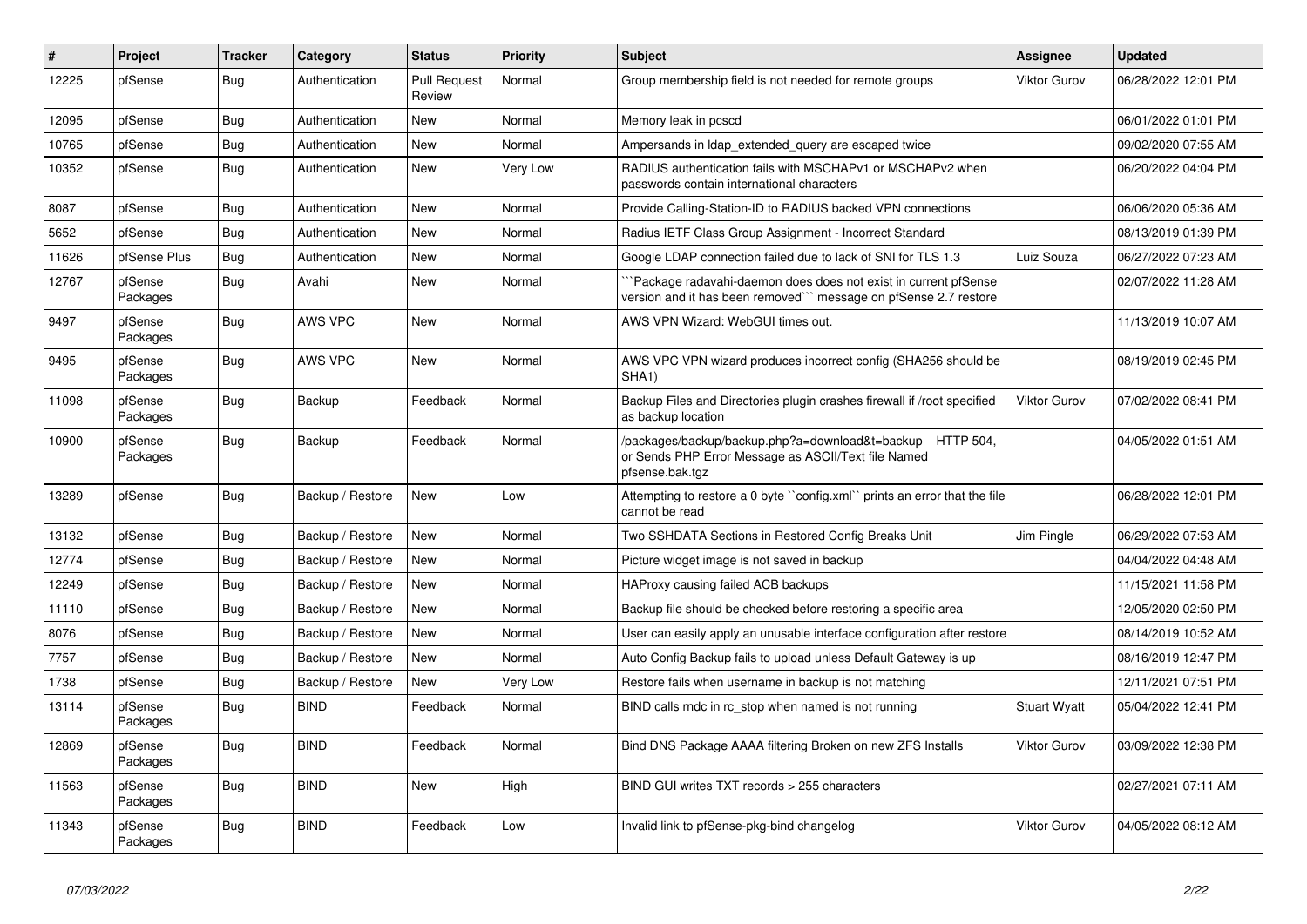| $\sharp$ | <b>Project</b>      | <b>Tracker</b> | Category              | <b>Status</b>                 | <b>Priority</b> | <b>Subject</b>                                                                                        | <b>Assignee</b>      | <b>Updated</b>      |
|----------|---------------------|----------------|-----------------------|-------------------------------|-----------------|-------------------------------------------------------------------------------------------------------|----------------------|---------------------|
| 11074    | pfSense<br>Packages | <b>Bug</b>     | <b>BIND</b>           | <b>New</b>                    | Low             | bind Zone Settings Zones, Save button opens "Confirmation required<br>to save changes"                |                      | 11/16/2020 11:08 AM |
| 10760    | pfSense<br>Packages | Bug            | <b>BIND</b>           | New                           | High            | pfSense BIND 9.14.12 server terminates due to assertion failure                                       |                      | 07/11/2020 04:53 PM |
| 10693    | pfSense<br>Packages | Bug            | <b>BIND</b>           | <b>New</b>                    | Normal          | pfSense Bind Zone Editor UI does not update zone serial number<br>when a change is made               |                      | 09/01/2021 12:51 AM |
| 10445    | pfSense<br>Packages | <b>Bug</b>     | <b>BIND</b>           | Feedback                      | Normal          | BIND crashed when added RPZ. rpz is not a master or slave zone.                                       |                      | 04/21/2022 12:40 PM |
| 10330    | pfSense<br>Packages | Bug            | <b>BIND</b>           | Feedback                      | Normal          | BIND zone configuration displays wrong DS resource record with<br>inline DNSSEC signing enabled       |                      | 04/21/2022 12:40 PM |
| 8197     | pfSense<br>Packages | <b>Bug</b>     | <b>BIND</b>           | <b>New</b>                    | Normal          | BIND UI fails to properly update zone with inline DNSSEC signing<br>enabled                           |                      | 02/18/2019 05:23 PM |
| 13332    | pfSense Plus        | Bug            | Build / Release       | <b>New</b>                    | Normal          | HAProxy Broken after v22.05 and HAProxy v0.61 3                                                       |                      | 07/02/2022 11:34 PM |
| 13323    | pfSense             | <b>Bug</b>     | <b>Captive Portal</b> | <b>New</b>                    | Normal          | Captive Portal breaks policy based routing for mac address bypassed<br>clients after upgrade to 22.05 | Kristof Provost      | 06/30/2022 09:46 AM |
| 13272    | pfSense             | Bug            | Captive Portal        | <b>Pull Request</b><br>Review | Very Low        | Voucher CSV output has leading space before voucher code                                              | Jim Pingle           | 06/28/2022 12:01 PM |
| 13226    | pfSense             | Bug            | Captive Portal        | Confirmed                     | Normal          | Captive Portal doesn't disconnect established OpenVPN link                                            | Reid Linnemann       | 05/30/2022 10:38 AM |
| 13215    | pfSense             | Bug            | <b>Captive Portal</b> | Assigned                      | Normal          | Allowed MAC/IP/Hostname traffic counts for authorized users                                           | Reid Linnemann       | 05/31/2022 05:31 PM |
| 12730    | pfSense             | Bug            | Captive Portal        | New                           | Normal          | RADIUS accounting does not work if WAN is down                                                        |                      | 01/26/2022 05:13 AM |
| 12648    | pfSense             | Bug            | <b>Captive Portal</b> | <b>New</b>                    | Normal          | Undocumented variables 'listenporthttp' and 'listenporthttps'                                         |                      | 12/28/2021 10:44 AM |
| 12467    | pfSense             | Bug            | Captive Portal        | New                           | Normal          | CP error on client disconnect after reboot                                                            |                      | 10/17/2021 05:35 AM |
| 12357    | pfSense             | <b>Bug</b>     | <b>Captive Portal</b> | <b>New</b>                    | Normal          | Captive Portal popup Logout button loads full login page in popup<br>when clicked                     |                      | 10/27/2021 12:10 PM |
| 7553     | pfSense             | Bug            | <b>Captive Portal</b> | Confirmed                     | Very Low        | Captive portal on a parent interface blocks traffic on VLAN interfaces<br>too                         |                      | 08/19/2018 03:15 PM |
| 5658     | pfSense             | <b>Bug</b>     | Captive Portal        | Confirmed                     | Low             | Files with the same name cannot be uploaded to multiple captive<br>portal zones                       |                      | 12/18/2015 07:19 PM |
| 1675     | pfSense             | <b>Bug</b>     | Captive Portal        | <b>New</b>                    | Normal          | Captive portal logout problems with pop-up blockers.                                                  | <b>Jared Dillard</b> | 03/28/2016 01:37 PM |
| 13110    | pfSense             | Bug            | CARP                  | New                           | Very Low        | changing CARP VIP address does not update outbound NAT<br>interface IP                                |                      | 05/03/2022 02:52 PM |
| 8567     | pfSense             | Bug            | CARP                  | New                           | Normal          | Using IPv6 VIP alias for services may affect CARP IPv6 VIP work                                       |                      | 06/12/2018 01:26 PM |
| 8566     | pfSense             | Bug            | CARP                  | New                           | Normal          | Wrong IPv6 source in NS request in case using of IPv6 alias                                           |                      | 06/12/2018 01:26 PM |
| 8100     | pfSense             | Bug            | CARP                  | New                           | Normal          | pfsync Initially Deletes States on Primary for Connections Established<br>through Secondary           | Luiz Souza           | 02/08/2022 12:59 PM |
| 7648     | pfSense             | <b>Bug</b>     | CARP                  | New                           | Very Low        | SPAN ports on an interface renders CARP HA inoperative                                                |                      | 06/14/2017 09:19 PM |
| 5849     | pfSense             | <b>Bug</b>     | CARP                  | New                           | Normal          | Routing fail on CARP IPsec                                                                            |                      | 12/18/2021 04:41 PM |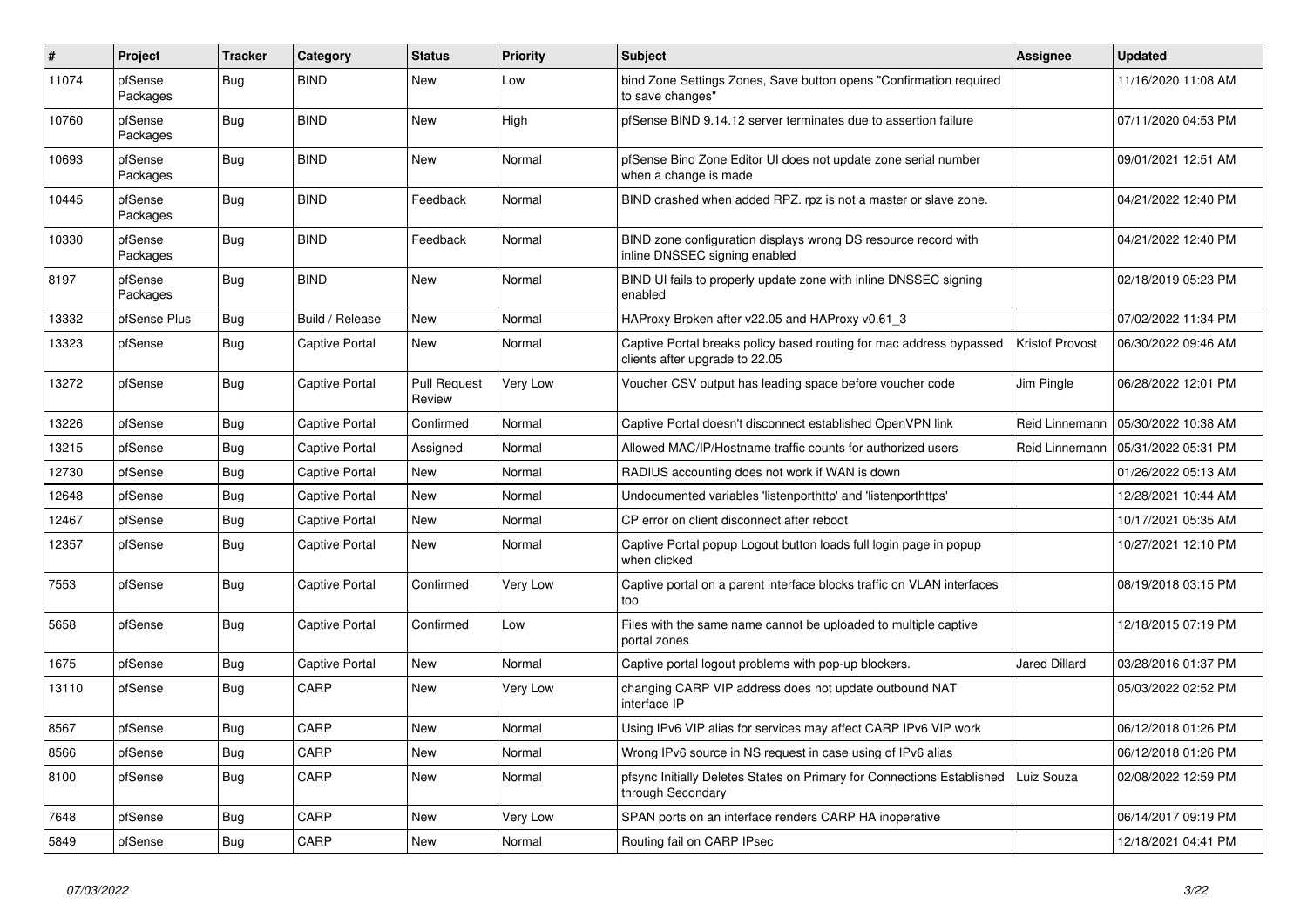| ∦     | Project             | <b>Tracker</b> | Category                        | <b>Status</b>                 | Priority | <b>Subject</b>                                                                                          | <b>Assignee</b> | <b>Updated</b>      |
|-------|---------------------|----------------|---------------------------------|-------------------------------|----------|---------------------------------------------------------------------------------------------------------|-----------------|---------------------|
| 4845  | pfSense             | <b>Bug</b>     | CARP                            | Confirmed                     | High     | CARP preemption doesn't switch to backup where connectivity<br>between systems is lost but not NIC link |                 | 07/28/2015 07:55 AM |
| 12737 | pfSense             | Bug            | Certificates                    | New                           | Normal   | CApath is not defined by default in curl                                                                |                 | 06/28/2022 12:01 PM |
| 11203 | pfSense             | <b>Bug</b>     | Certificates                    | New                           | Normal   | certificate manager very slow                                                                           |                 | 12/31/2020 11:57 AM |
| 9889  | pfSense             | Bug            | Certificates                    | <b>New</b>                    | Very Low | CRL check for Intermediate CA CRLs fails                                                                | Jim Pingle      | 11/08/2019 11:03 AM |
| 7289  | pfSense             | Bug            | Certificates                    | <b>New</b>                    | Low      | Generating 4096bit Certificate                                                                          |                 | 08/14/2019 09:56 AM |
| 12894 | pfSense Plus        | <b>Bug</b>     | Certificates                    | New                           | Low      | duplicating freshly created certificates through refreshing                                             |                 | 03/03/2022 02:35 PM |
| 13288 | pfSense             | <b>Bug</b>     | Configuration<br>Backend        | <b>New</b>                    | Normal   | Encode FreeRADIUS Custom Options                                                                        |                 | 06/20/2022 10:36 AM |
| 12483 | pfSense             | <b>Bug</b>     | Configuration<br>Backend        | <b>New</b>                    | Normal   | GUI creates inconsistent config.xml                                                                     |                 | 10/23/2021 06:48 AM |
| 10833 | pfSense             | <b>Bug</b>     | Configuration<br>Backend        | <b>New</b>                    | Normal   | unbound exits on configuration error when link status flaps on LAN<br>interface                         |                 | 08/13/2020 11:53 PM |
| 6398  | pfSense             | <b>Bug</b>     | Configuration<br>Backend        | New                           | Normal   | If config cannot be loaded due to corruption or bug, it isn't handled<br>gracefully (just stops)        |                 | 08/13/2019 01:23 PM |
| 13258 | pfSense             | <b>Bug</b>     | Console Menu                    | <b>Pull Request</b><br>Review | Low      | secret menu option 100                                                                                  | Jim Pingle      | 06/28/2022 12:01 PM |
| 13249 | pfSense             | <b>Bug</b>     | Console Menu                    | New                           | Normal   | Running playback comands multiple times results in PHP error                                            |                 | 06/06/2022 07:02 AM |
| 11970 | pfSense<br>Packages | Bug            | Coreboot                        | <b>New</b>                    | Normal   | Netgate Firmware Upgrade Doesn't Work on XG-2758                                                        |                 | 04/21/2022 12:39 PM |
| 13074 | pfSense Plus        | Bug            | Cryptographic<br><b>Modules</b> | <b>New</b>                    | Normal   | AES-GCM with SafeXcel on Netgate 2100 causes MBUF overload                                              |                 | 06/12/2022 11:14 AM |
| 12673 | pfSense             | Bug            | Dashboard                       | <b>Pull Request</b><br>Review | Normal   | Firewall Logs Widget fails to update at intervals below 5 seconds.                                      | Viktor Gurov    | 06/28/2022 12:01 PM |
| 11759 | pfSense             | Bug            | Dashboard                       | New                           | Normal   | Traffic graphs on dashboard double upload on pppoe links                                                |                 | 12/30/2021 04:00 AM |
| 9677  | pfSense             | <b>Bug</b>     | Dashboard                       | <b>New</b>                    | Normal   | Dashboard hangs when widget needs data from a remote host which<br>is down                              |                 | 08/13/2019 09:15 AM |
| 9353  | pfSense             | <b>Bug</b>     | Dashboard                       | <b>New</b>                    | Low      | PHPSession errors from limited access to dashboard and widgets                                          |                 | 10/06/2020 09:31 AM |
| 8157  | pfSense             | <b>Bug</b>     | Dashboard                       | New                           | Very Low | Traffic Graph clutter from time to time                                                                 |                 | 12/03/2017 06:40 AM |
| 7857  | pfSense             | <b>Bug</b>     | Dashboard                       | <b>New</b>                    | Very Low | Interfaces Widget U/I fails to wrap IPV6 addresses when the string is<br>too wide for the widget        |                 | 08/13/2019 09:15 AM |
| 7788  | pfSense             | Bug            | Dashboard                       | New                           | Low      | Irregular updating of widgets like cpu/uptime on system widget.                                         |                 | 08/21/2019 09:03 AM |
| 7387  | pfSense             | Bug            | Dashboard                       | New                           | Low      | New Traffic Graph in dashboard resets inverted view to normal view                                      | Jared Dillard   | 12/11/2021 08:14 PM |
| 7113  | pfSense             | <b>Bug</b>     | Dashboard                       | New                           | Normal   | Interface name in Traffic Graphs                                                                        |                 | 12/31/2021 05:40 PM |
| 3411  | pfSense             | Bug            | Dashboard                       | New                           | Low      | Interfaces and statistics dashboard widgets very slow with large<br>numbers of interfaces               |                 | 01/24/2014 02:09 AM |
| 13325 | pfSense Plus        | <b>Bug</b>     | Dashboard                       | New                           | Normal   | System Information Widget Reloading                                                                     |                 | 06/30/2022 12:00 PM |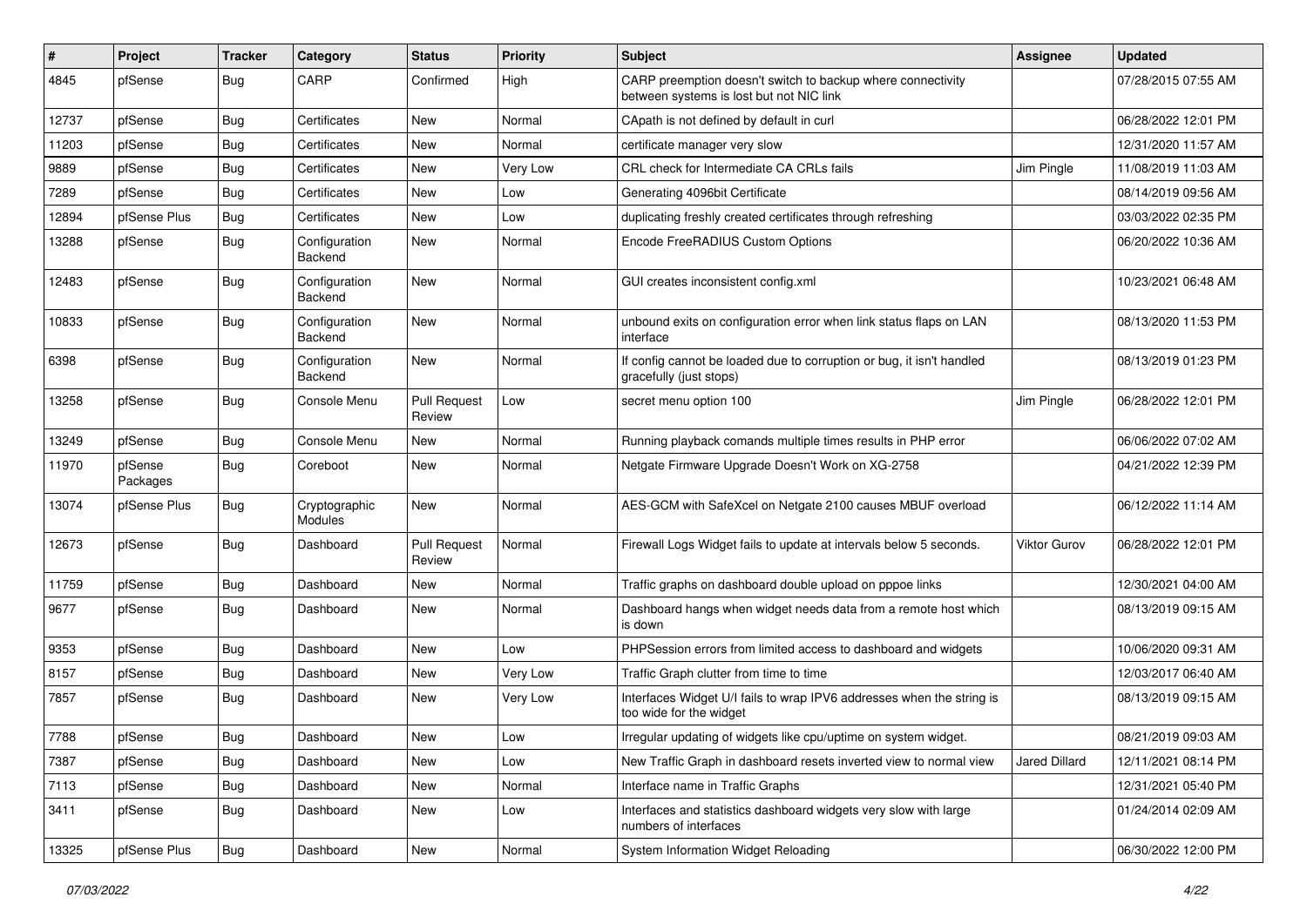| ∦     | Project | <b>Tracker</b> | Category    | <b>Status</b>                 | <b>Priority</b> | <b>Subject</b>                                                                                     | <b>Assignee</b>      | <b>Updated</b>      |
|-------|---------|----------------|-------------|-------------------------------|-----------------|----------------------------------------------------------------------------------------------------|----------------------|---------------------|
| 13321 | pfSense | Bug            | DHCP (IPv4) | <b>Pull Request</b><br>Review | Normal          | dhcpleases handles duplicate hostnames incorrectly                                                 |                      | 06/30/2022 07:06 AM |
| 13273 | pfSense | Bug            | DHCP (IPv4) | New                           | Normal          | dhclient can use conflicting recorded leases                                                       |                      | 06/14/2022 11:07 AM |
| 13263 | pfSense | <b>Bug</b>     | DHCP (IPv4) | <b>New</b>                    | Low             | Deleting a static DHCP entry when the related IP is not in the arp<br>table spams the log          |                      | 06/10/2022 11:18 AM |
| 13217 | pfSense | <b>Bug</b>     | DHCP (IPv4) | <b>New</b>                    | Normal          | dhclient using default pid file location which does not exist                                      | <b>Viktor Gurov</b>  | 05/26/2022 08:09 AM |
| 12959 | pfSense | Bug            | DHCP (IPv4) | Feedback                      | Normal          | dhcplease process wrongly update host file if client-hostname is<br>empty                          |                      | 07/01/2022 09:10 AM |
| 12922 | pfSense | <b>Bug</b>     | DHCP (IPv4) | New                           | Normal          | Classless static routes received on DHCP WAN can override chosen<br>default gateway                |                      | 03/28/2022 10:08 AM |
| 12070 | pfSense | Bug            | DHCP (IPv4) | New                           | Low             | VLAN0 for WAN DHCP                                                                                 |                      | 12/23/2021 04:31 PM |
| 12067 | pfSense | Bug            | DHCP (IPv4) | New                           | Very Low        | <b>DHCP Monitoring Statistics Error</b>                                                            |                      | 06/21/2021 08:39 AM |
| 9343  | pfSense | Bug            | DHCP (IPv4) | <b>New</b>                    | Normal          | diag_arp.php times out with large DHCPD leases table                                               |                      | 08/14/2019 01:19 PM |
| 8614  | pfSense | <b>Bug</b>     | DHCP (IPv4) | New                           | Normal          | Cannot remove Additional BOOTP/DHCP Options                                                        |                      | 08/21/2019 09:15 AM |
| 8179  | pfSense | <b>Bug</b>     | DHCP (IPv4) | Feedback                      | Normal          | Incorrect reverse DNS zone in DHCP server config for<br>non-octet-aligned subnet mask              | Renato Botelho       | 02/09/2022 11:17 PM |
| 7172  | pfSense | <b>Bug</b>     | DHCP (IPv4) | New                           | Normal          | Sorting by hostname in Services > DHCP Server > LAN should be<br>"natural" (alphanumeric friendly) |                      | 08/20/2019 03:47 PM |
| 6362  | pfSense | Bug            | DHCP (IPv4) | Confirmed                     | Normal          | DHCP Client ID not used                                                                            |                      | 07/09/2021 06:30 AM |
| 4451  | pfSense | Bug            | DHCP (IPv4) | New                           | Low             | Status DHCP Leases shows double entries for static entries without<br>IP address                   | <b>Phillip Davis</b> | 05/21/2022 04:55 PM |
| 4061  | pfSense | Bug            | DHCP (IPv4) | Confirmed                     | Normal          | dhcpd doesn't send client-hostname to peer, breaking DHCP lease<br>registrations w/HA              |                      | 02/24/2017 08:58 PM |
| 3771  | pfSense | Bug            | DHCP (IPv4) | New                           | Normal          | Webinterface and dhcpdcrashes with 500+ static leases                                              |                      | 08/21/2019 09:26 AM |
| 3404  | pfSense | <b>Bug</b>     | DHCP (IPv4) | New                           | Normal          | DHCP Server Fails to Start on Interfaces that are Slow to Come<br><b>Online During Boot</b>        |                      | 02/11/2014 05:09 PM |
| 13253 | pfSense | <b>Bug</b>     | DHCP (IPv6) | <b>New</b>                    | Normal          | 'dhcp6c'' is not restarted when applying settings when multiple<br>WANs are configured for DHCP6   |                      | 06/28/2022 12:01 PM |
| 13237 | pfSense | <b>Bug</b>     | DHCP (IPv6) | <b>New</b>                    | Normal          | dhcp6c script cannot be executed safely                                                            |                      | 06/01/2022 11:20 AM |
| 12947 | pfSense | Bug            | DHCP (IPv6) | <b>Pull Request</b><br>Review | Normal          | DHCP6 client does not take any action if the interface IPv6 address<br>changes during renewal      |                      | 06/28/2022 12:01 PM |
| 12823 | pfSense | <b>Bug</b>     | DHCP (IPv6) | New                           | Normal          | Multiple DHCP6 WAN connections PPPoE interface 'defached' status                                   |                      | 02/18/2022 05:39 AM |
| 10822 | pfSense | Bug            | DHCP (IPv6) | New                           | Normal          | Deprecated IPv6 prefix won't be announced as deprecated to clients                                 |                      | 08/10/2020 09:23 AM |
| 10714 | pfSense | Bug            | DHCP (IPv6) | New                           | Normal          | radvd only gives out the prefix of the "first" IPv6 address of an<br>interface                     |                      | 10/06/2020 01:03 PM |
| 9136  | pfSense | <b>Bug</b>     | DHCP (IPv6) | New                           | High            | IPv6 Tracking Interfaces Lose IPv6 Address in Certain Cases                                        |                      | 04/21/2022 12:39 PM |
| 7821  | pfSense | <b>Bug</b>     | DHCP (IPv6) | New                           | Normal          | GIF does not support broadcast                                                                     |                      | 08/29/2017 10:50 AM |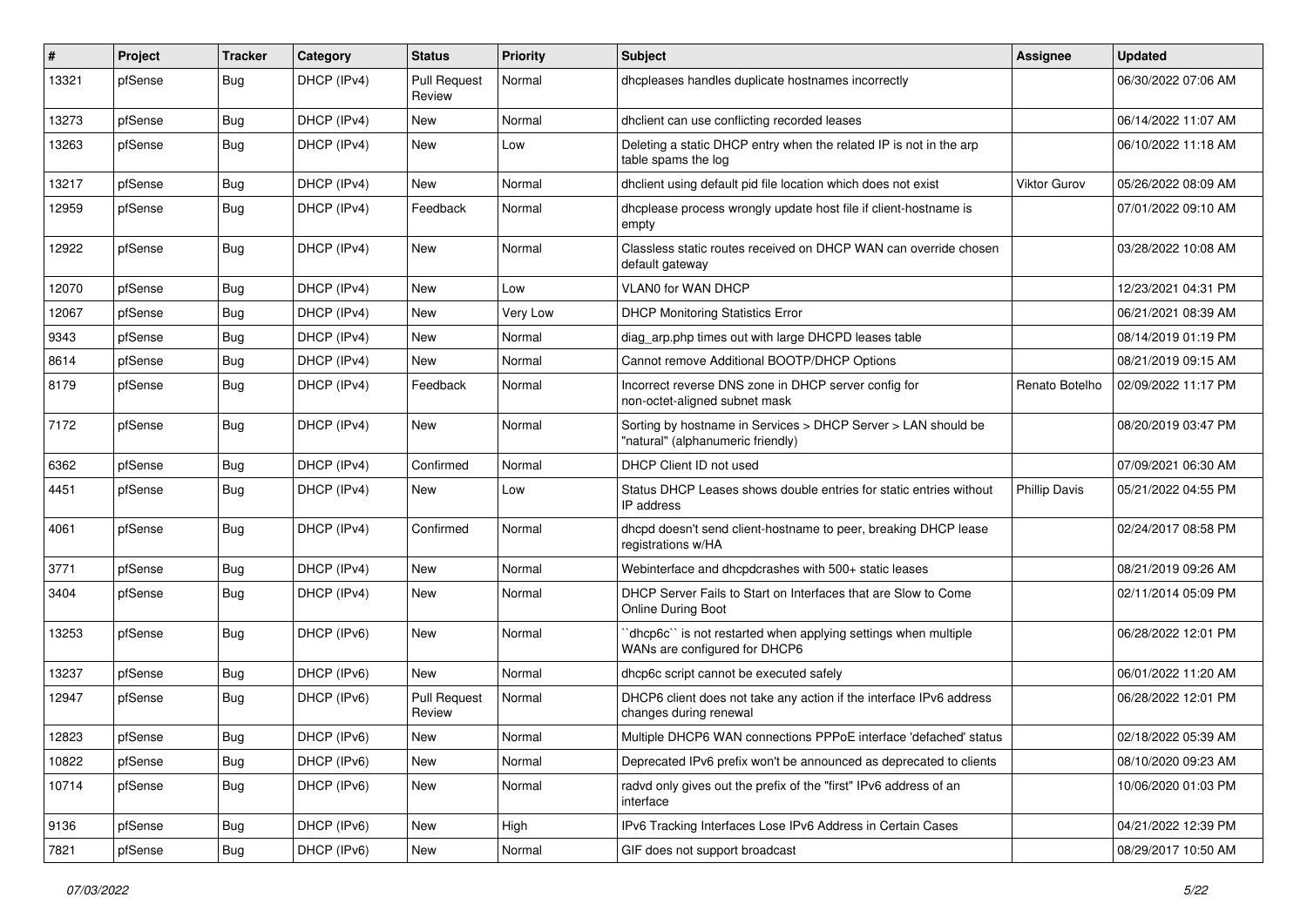| $\vert$ # | Project | <b>Tracker</b> | Category             | <b>Status</b>                 | Priority | Subject                                                                                                                       | <b>Assignee</b>    | <b>Updated</b>      |
|-----------|---------|----------------|----------------------|-------------------------------|----------|-------------------------------------------------------------------------------------------------------------------------------|--------------------|---------------------|
| 7734      | pfSense | Bug            | DHCP (IPv6)          | New                           | Normal   | Using opton ia pd0 does not renew prefix and prefix get dropped                                                               |                    | 07/31/2017 03:46 AM |
| 7138      | pfSense | Bug            | DHCP (IPv6)          | Assigned                      | Normal   | Pfsense wide dhcpv6 client doesn't recognise if id statement                                                                  |                    | 04/21/2022 12:39 PM |
| 6873      | pfSense | <b>Bug</b>     | DHCP (IPv6)          | New                           | Low      | radvd - Too many addresses in RDNSS section when previously<br>using DHCPv6                                                   | Dominic<br>McKeown | 06/06/2018 10:45 AM |
| 6691      | pfSense | Bug            | DHCP (IPv6)          | <b>New</b>                    | Normal   | dhcp6c quits after only two tries if no response was received                                                                 |                    | 12/07/2020 04:25 PM |
| 6051      | pfSense | <b>Bug</b>     | DHCP (IPv6)          | New                           | Normal   | DHCPv6 Client Failure for additional WAN Address causes<br>2-seconds-service-restart-loop                                     |                    | 12/03/2020 01:08 AM |
| 12508     | pfSense | Bug            | <b>DHCP Relay</b>    | <b>New</b>                    | Normal   | DHCP Relay over VPN                                                                                                           |                    | 11/06/2021 11:25 AM |
| 11149     | pfSense | Bug            | <b>DHCP Relav</b>    | New                           | Normal   | DHCP relay won't start with DHCP server behind gateway                                                                        |                    | 03/22/2021 05:13 AM |
| 10715     | pfSense | Bug            | <b>DHCP Relay</b>    | <b>New</b>                    | Normal   | DHCPv6 relay always uses the "first" IPv6 address of an interface                                                             |                    | 06/29/2020 05:01 AM |
| 4680      | pfSense | Bug            | <b>DHCP Relay</b>    | New                           | Normal   | DHCP relay does not work with DHCP server on other end of<br>OpenVPN tunnel                                                   |                    | 05/05/2015 06:55 PM |
| 12757     | pfSense | Bug            | Diagnostics          | <b>Pull Request</b><br>Review | Very Low | Clean up /etc/inc/filter.inc use of pfctl -F                                                                                  |                    | 06/28/2022 12:01 PM |
| 7848      | pfSense | Bug            | Diagnostics          | New                           | Low      | NDP Table Sort by Expiration Error                                                                                            |                    | 08/26/2019 02:56 PM |
| 7590      | pfSense | Bug            | Diagnostics          | New                           | Normal   | diag edit do not save when nothing to sae (in directory browse view)                                                          |                    | 05/20/2017 05:04 PM |
| 7589      | pfSense | Bug            | <b>Diagnostics</b>   | New                           | Normal   | diag edit.php old print info box                                                                                              |                    | 05/20/2017 05:02 PM |
| 3796      | pfSense | Bug            | <b>Diagnostics</b>   | Confirmed                     | Normal   | States summary fails and is very slow with large state tables                                                                 |                    | 12/11/2021 08:03 PM |
| 7329      | pfSense | Bug            | <b>DNS Forwarder</b> | New                           | Low      | DHCP Not Updating DNS                                                                                                         |                    | 01/21/2022 09:16 PM |
| 13254     | pfSense | Bug            | <b>DNS Resolver</b>  | New                           | Normal   | DNS resolver does not update "unbound.conf" file during link down<br>events                                                   |                    | 06/28/2022 12:01 PM |
| 12612     | pfSense | Bug            | <b>DNS Resolver</b>  | <b>New</b>                    | Normal   | DNS Resolver is restarted during every "rc.newwanip" event                                                                    |                    | 06/28/2022 12:01 PM |
| 10624     | pfSense | <b>Bug</b>     | <b>DNS Resolver</b>  | New                           | Normal   | Unbound configuration memory leak with python module $+$ register<br>DHCP leases active                                       |                    | 02/26/2021 10:27 AM |
| 10342     | pfSense | Bug            | <b>DNS Resolver</b>  | <b>New</b>                    | Normal   | Unbound domain overrides stop resolving periodically. They only<br>resume after the service has been restarted.               |                    | 03/13/2020 10:35 AM |
| 10143     | pfSense | <b>Bug</b>     | <b>DNS Resolver</b>  | New                           | Normal   | System hostname DNS entry is assigned to the wrong IP on<br>multi-wan setups                                                  |                    | 12/31/2019 02:33 PM |
| 9654      | pfSense | Bug            | <b>DNS Resolver</b>  | <b>New</b>                    | Normal   | After reboot, the DNS resolver must be restarted before it will<br>advertise the ipv6 DNS address of the router.              |                    | 11/20/2020 03:12 AM |
| 9037      | pfSense | Bug            | <b>DNS Resolver</b>  | New                           | Normal   | Unbound not logging to syslog after reboot                                                                                    |                    | 10/12/2018 05:09 AM |
| 7152      | pfSense | <b>Bug</b>     | <b>DNS Resolver</b>  | New                           | Normal   | Unbound / DNS Resolver issue if "Register DHCP static mappings in<br>the DNS Resolver" set before wildcard DNS custom options |                    | 12/18/2021 04:59 PM |
| 7096      | pfSense | <b>Bug</b>     | <b>DNS Resolver</b>  | Feedback                      | Normal   | Unbound fails to start on boot if specific network devices are<br>configured in the "Network Interfaces"                      |                    | 11/22/2021 08:59 AM |
| 6430      | pfSense | <b>Bug</b>     | <b>DNS Resolver</b>  | Confirmed                     | Low      | pfsense should sanity-check hostnames when copying from<br>dhcpd.leases to /etc/hosts                                         |                    | 08/13/2019 01:23 PM |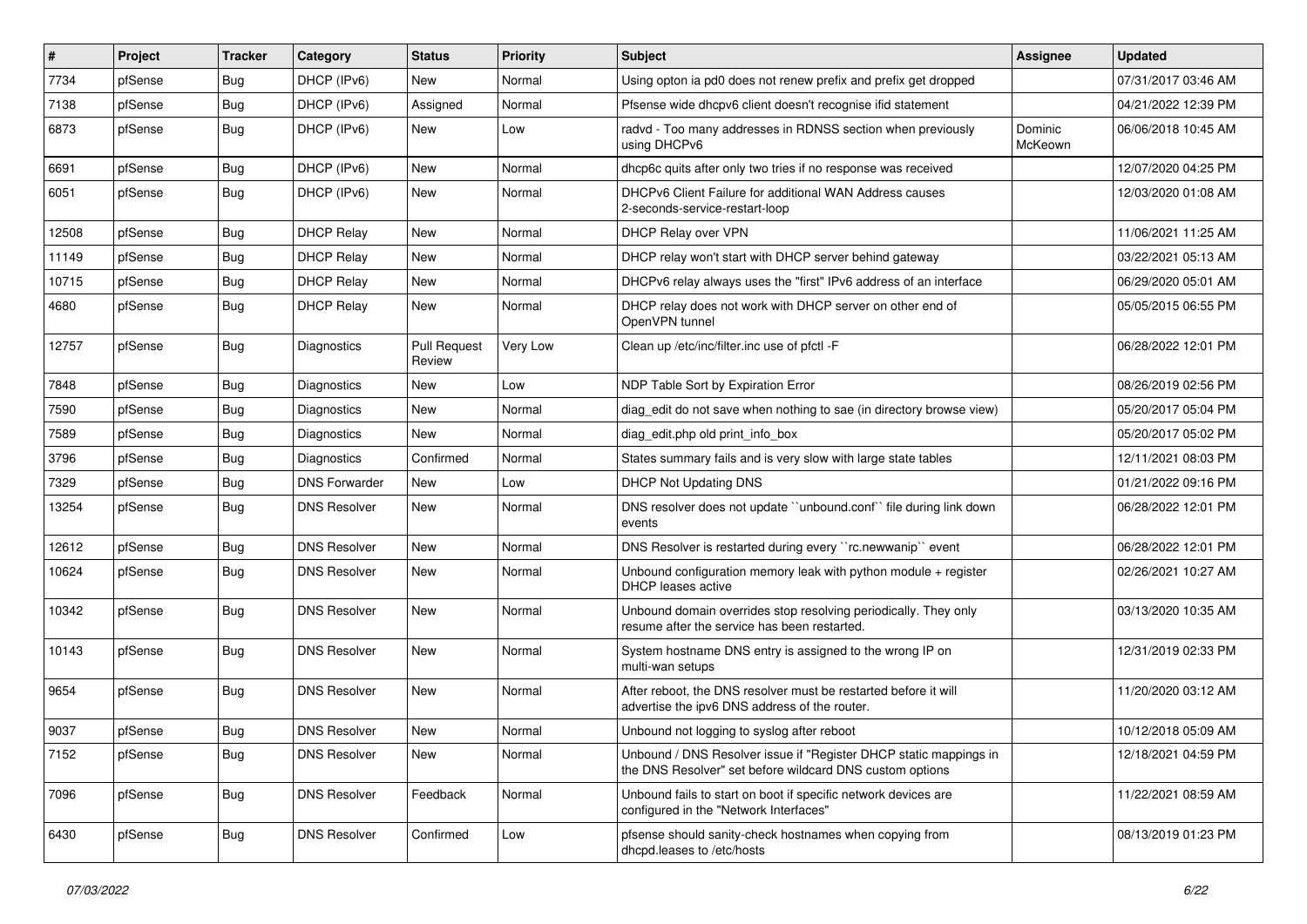| #     | Project             | <b>Tracker</b> | Category            | <b>Status</b>                 | <b>Priority</b> | <b>Subject</b>                                                                                                                                                          | <b>Assignee</b>         | <b>Updated</b>      |
|-------|---------------------|----------------|---------------------|-------------------------------|-----------------|-------------------------------------------------------------------------------------------------------------------------------------------------------------------------|-------------------------|---------------------|
| 5413  | pfSense             | Bug            | <b>DNS Resolver</b> | Confirmed                     | High            | Incorrect Handling of Unbound Resolver [service restarts, cache loss,<br>DNS service interruption]                                                                      |                         | 06/19/2022 11:11 PM |
| 1819  | pfSense             | Bug            | <b>DNS Resolver</b> | New                           | Normal          | DNS Resolver Not Registering DHCP Server Specified Domain Name                                                                                                          | Luiz Souza              | 04/28/2022 01:53 PM |
| 13303 | pfSense             | Bug            | <b>Dynamic DNS</b>  | <b>Pull Request</b><br>Review | Normal          | DynDNS - DNSExit no longer working                                                                                                                                      | Koen Zomers             | 06/28/2022 12:01 PM |
| 13298 | pfSense             | <b>Bug</b>     | <b>Dynamic DNS</b>  | <b>Pull Request</b><br>Review | Normal          | Dynv6 does not check response code when updating                                                                                                                        | Tiago Beling<br>d'Avila | 06/28/2022 12:01 PM |
| 13167 | pfSense             | <b>Bug</b>     | <b>Dynamic DNS</b>  | <b>New</b>                    | Normal          | phpDynDNS: DigitalOcean ddns update fails (bad request, invalid<br>character '-' in request id)                                                                         |                         | 06/16/2022 09:30 PM |
| 12877 | pfSense             | <b>Bug</b>     | Dynamic DNS         | Feedback                      | Normal          | Cloudflare DynDNS fails to update more than two addresses                                                                                                               |                         | 05/29/2022 06:56 PM |
| 11177 | pfSense             | Bug            | Dynamic DNS         | <b>New</b>                    | Normal          | DDNSv6 not using Check IP Services                                                                                                                                      |                         | 12/21/2020 05:02 AM |
| 11147 | pfSense             | Bug            | <b>Dynamic DNS</b>  | New                           | Normal          | Domeneshop DynDNS IPv4 and IPv6                                                                                                                                         |                         | 12/09/2020 11:47 PM |
| 10000 | pfSense             | Bug            | <b>Dynamic DNS</b>  | New                           | Normal          | Azure Dynamic DNS A and AAAA Records for Apex Zone                                                                                                                      |                         | 03/31/2020 09:03 AM |
| 9805  | pfSense             | Bug            | Dynamic DNS         | <b>New</b>                    | Normal          | dynDNS cloudflare multiple entries                                                                                                                                      |                         | 10/02/2019 04:51 PM |
| 9664  | pfSense             | <b>Bug</b>     | <b>Dynamic DNS</b>  | <b>New</b>                    | Normal          | DynDNS and Dual-wan problem with CloudFlare (works with No-Ip)                                                                                                          |                         | 08/03/2019 10:00 AM |
| 9504  | pfSense             | <b>Bug</b>     | Dynamic DNS         | <b>New</b>                    | Normal          | Multiple Dynamic DNS update notifications for the same interface, not<br>differentiated by the hostname                                                                 |                         | 05/07/2019 07:46 AM |
| 8500  | pfSense             | Bug            | <b>Dynamic DNS</b>  | <b>New</b>                    | Low             | Incorrect categorization of status/info messages from phpDynDNS                                                                                                         |                         | 08/16/2019 12:50 PM |
| 8432  | pfSense             | Bug            | <b>Dynamic DNS</b>  | New                           | Normal          | Dynamic DNS Client gives an error that it can't find IPv6 address<br>when WAN interface is a LAGG                                                                       |                         | 09/17/2020 05:23 AM |
| 8406  | pfSense             | Bug            | <b>Dynamic DNS</b>  | <b>New</b>                    | Normal          | DDNS IPV6 Cloudflare Client does not detect PPOE address                                                                                                                |                         | 03/31/2018 11:56 AM |
| 11235 | pfSense<br>Packages | <b>Bug</b>     | Filer               | <b>New</b>                    | Normal          | Filer run script when "state" unchanged                                                                                                                                 |                         | 01/08/2021 07:24 AM |
| 11180 | pfSense<br>Packages | Bug            | Filer               | Feedback                      | Normal          | Filer run action for files on sync that wan't been modified                                                                                                             | Viktor Gurov            | 01/08/2021 07:27 AM |
| 10426 | pfSense<br>Packages | <b>Bug</b>     | Filer               | Feedback                      | Normal          | Filer must validate that File name is uniq                                                                                                                              |                         | 04/20/2022 11:02 AM |
| 13067 | pfSense             | Bug            | <b>FilterDNS</b>    | <b>New</b>                    | Normal          | filterdns resolve interval is twice the intended value                                                                                                                  |                         | 04/17/2022 07:45 PM |
| 12740 | pfSense             | <b>Bug</b>     | FreeBSD             | Incomplete                    | Normal          | panic: esp input cb: Unexpected address family                                                                                                                          |                         | 01/27/2022 01:19 PM |
| 11352 | pfSense             | Bug            | FreeBSD             | <b>New</b>                    | Low             | CTF types > 2^15 in the pfSense kernel config results in DTrace<br>failing                                                                                              | Scott Long              | 03/17/2021 02:52 AM |
| 11184 | pfSense             | <b>Bug</b>     | FreeBSD             | New                           | Normal          | PF: State policy cannot be configurable                                                                                                                                 |                         | 02/09/2021 02:43 AM |
| 12982 | pfSense<br>Packages | Bug            | FreeRADIUS          | <b>New</b>                    | Normal          | FreeRadius RadReply table entries missing from pf                                                                                                                       |                         | 06/19/2022 05:38 PM |
| 12742 | pfSense<br>Packages | Bug            | FreeRADIUS          | Feedback                      | Normal          | freeRADIUS virtual-server-default: modules dailycounter,<br>monthlycounter, noresetcounter, expire_on_login in authorize section<br>prevent virtual server from loading |                         | 03/01/2022 12:45 PM |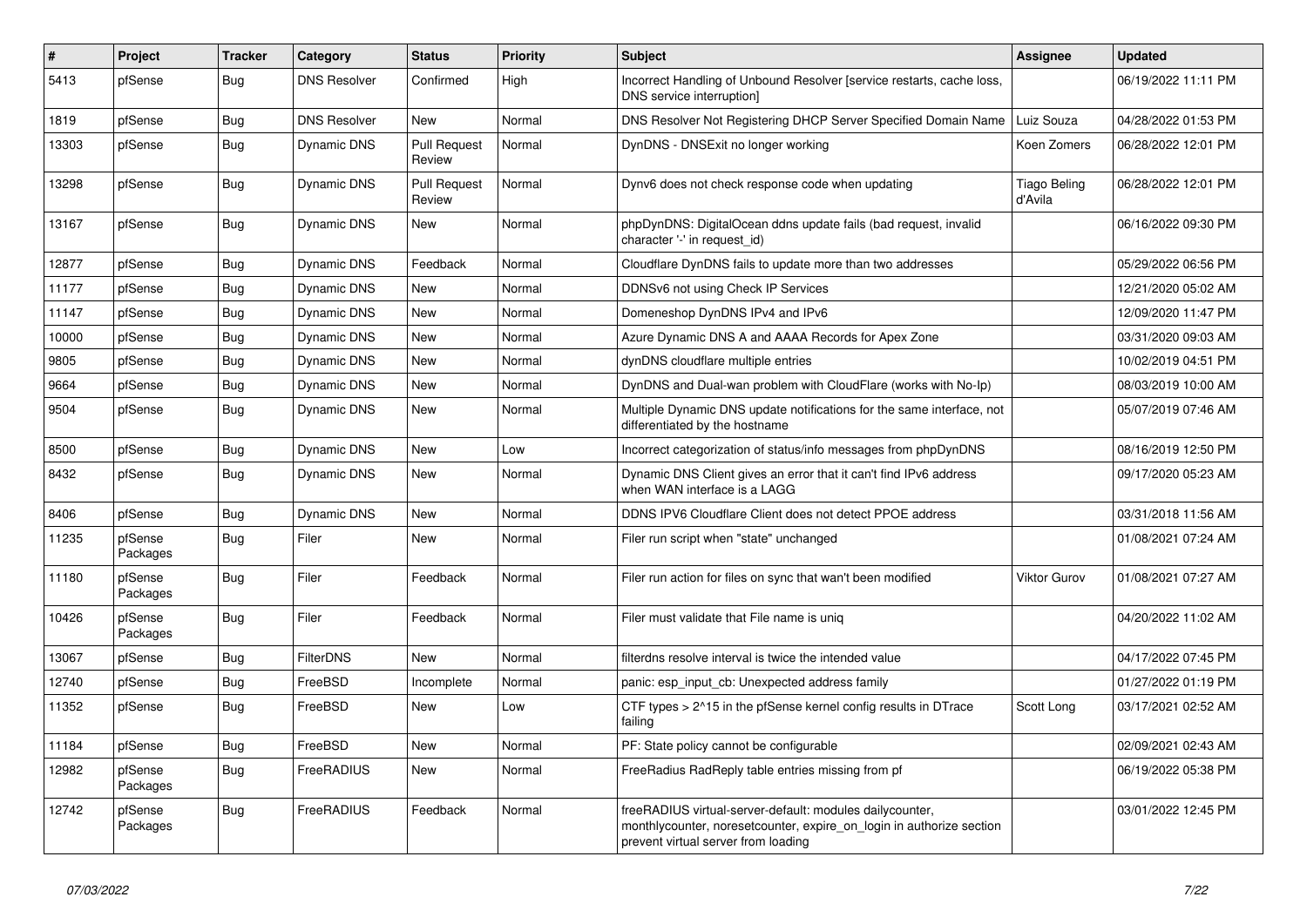| #     | Project             | <b>Tracker</b> | Category          | <b>Status</b>                 | <b>Priority</b> | Subject                                                                                    | <b>Assignee</b>     | <b>Updated</b>      |
|-------|---------------------|----------------|-------------------|-------------------------------|-----------------|--------------------------------------------------------------------------------------------|---------------------|---------------------|
| 12286 | pfSense<br>Packages | <b>Bug</b>     | FreeRADIUS        | New                           | Normal          | Add support for ntlm_auth in LDAP                                                          |                     | 08/20/2021 08:27 AM |
| 12126 | pfSense<br>Packages | Bug            | FreeRADIUS        | New                           | Normal          | freeradius3 0.15.7 31                                                                      |                     | 10/11/2021 08:21 AM |
| 11980 | pfSense<br>Packages | Bug            | FreeRADIUS        | Feedback                      | Normal          | EAP does not work with SQL backend                                                         |                     | 07/21/2021 07:24 AM |
| 11802 | pfSense<br>Packages | <b>Bug</b>     | FreeRADIUS        | New                           | Normal          | FreeRADIUS sync                                                                            |                     | 05/10/2021 04:18 AM |
| 11746 | pfSense<br>Packages | Bug            | FreeRADIUS        | Feedback                      | Normal          | Second LDAP server configuration misses the ipaNThash control<br>attribute                 | Viktor Gurov        | 07/14/2021 01:44 PM |
| 11388 | pfSense<br>Packages | Bug            | FreeRADIUS        | Feedback                      | Normal          | Captive Portal authentication error with MySQL backend                                     | Viktor Gurov        | 02/10/2021 08:54 AM |
| 11331 | pfSense<br>Packages | Bug            | FreeRADIUS        | Feedback                      | Normal          | FreeRADIUS latest package upgrade broke Plain Mac Authentication                           | <b>Viktor Gurov</b> | 01/30/2021 10:08 AM |
| 11054 | pfSense<br>Packages | Bug            | FreeRADIUS        | Assigned                      | Normal          | Check Client Certificate CN not working as described                                       | <b>Viktor Gurov</b> | 12/14/2021 07:22 AM |
| 10695 | pfSense<br>Packages | Bug            | FreeRADIUS        | New                           | Normal          | FreeRadius Accounting skipping MBs after reboot due to power down                          |                     | 06/24/2020 04:49 AM |
| 8589  | pfSense<br>Packages | Bug            | <b>FreeRADIUS</b> | <b>New</b>                    | Normal          | FreeRadius 0.15.5_2 ignoring tunnelled-reply=no                                            |                     | 02/18/2019 03:40 PM |
| 8516  | pfSense<br>Packages | Bug            | FreeRADIUS        | New                           | Normal          | FreeRADIUS requires settings re-saved after pfSense upgrade                                | Jim Pingle          | 12/31/2021 05:58 PM |
| 8513  | pfSense<br>Packages | Bug            | FreeRADIUS        | New                           | High            | Freeradius 3.x Idap problem                                                                |                     | 02/18/2019 05:22 PM |
| 8264  | pfSense<br>Packages | Bug            | FreeRADIUS        | New                           | Normal          | Radiusd restart on WAN change results in freeradius not running (and<br>possible solution) |                     | 04/21/2022 12:39 PM |
| 8251  | pfSense<br>Packages | Bug            | FreeRADIUS        | Feedback                      | Normal          | Captiveportal + FreeRadius "Last activity" resets to Session start                         |                     | 08/13/2019 11:10 AM |
| 7403  | pfSense<br>Packages | <b>Bug</b>     | FreeRADIUS        | New                           | Normal          | Captive Portal + freeradius2 + MySQL problems with German Umlaut                           |                     | 03/17/2017 09:12 AM |
| 12965 | pfSense<br>Packages | Bug            | <b>FRR</b>        | <b>Pull Request</b><br>Review | Normal          | FRR BFD peer configuration is handled incorrectly in some cases                            | Viktor Gurov        | 03/22/2022 08:04 AM |
| 12951 | pfSense<br>Packages | <b>Bug</b>     | <b>FRR</b>        | Feedback                      | Normal          | FRR cannot remove IPv6 routes                                                              |                     | 03/22/2022 09:24 PM |
| 12751 | pfSense<br>Packages | <b>Bug</b>     | <b>FRR</b>        | New                           | Normal          | Improve FRR route restoration after gateway events                                         |                     | 02/06/2022 11:07 PM |
| 12167 | pfSense<br>Packages | Bug            | <b>FRR</b>        | Feedback                      | Normal          | BGP TCP setkey not set if neighbor is in peer group                                        | Viktor Gurov        | 09/16/2021 09:38 AM |
| 12084 | pfSense<br>Packages | <b>Bug</b>     | <b>FRR</b>        | New                           | Normal          | libfrr.so.0 error on SG-1100                                                               |                     | 06/26/2021 08:22 AM |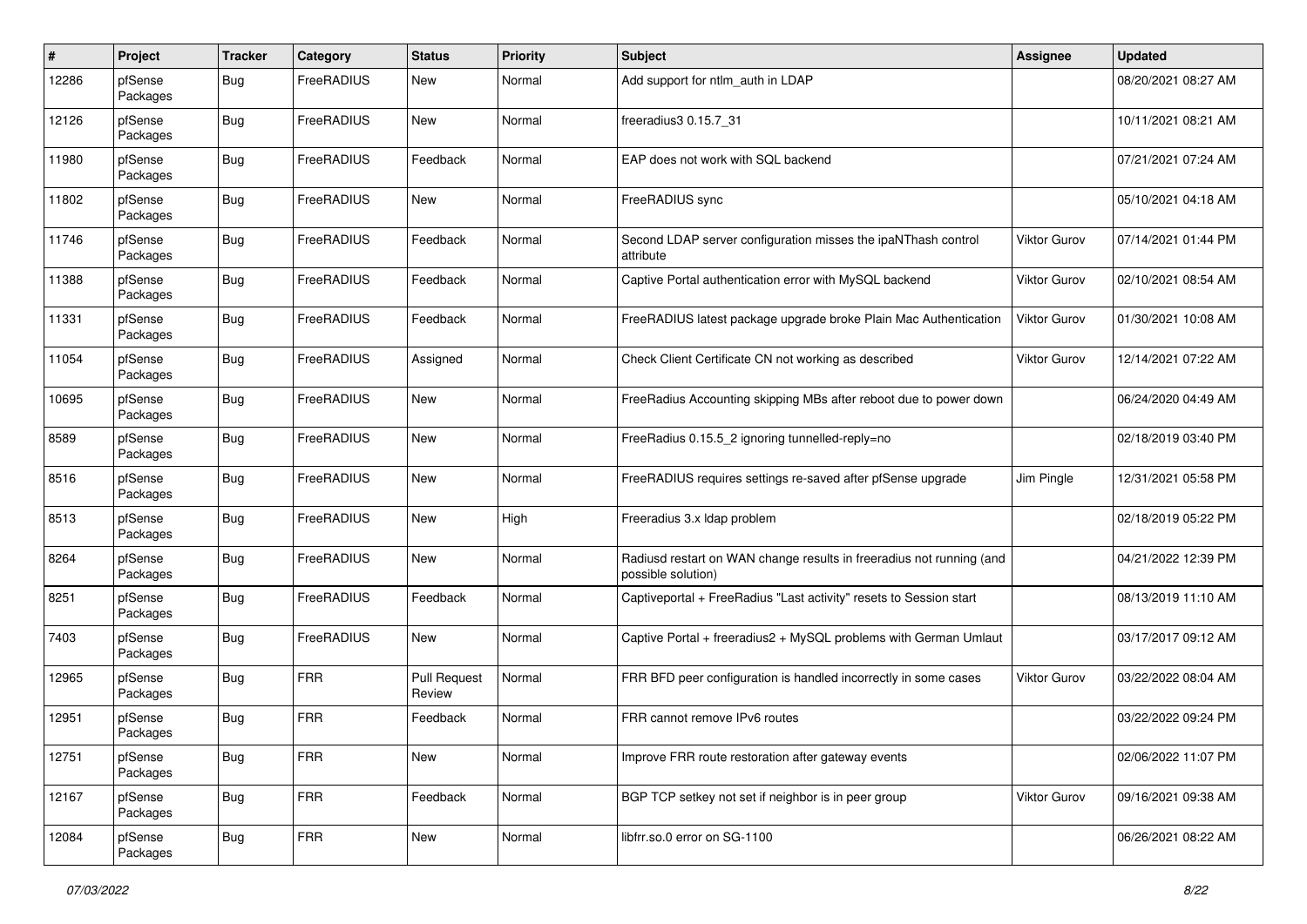| $\pmb{\#}$ | Project             | <b>Tracker</b> | Category              | <b>Status</b>                 | <b>Priority</b> | <b>Subject</b>                                                                                                                                                     | Assignee            | <b>Updated</b>      |
|------------|---------------------|----------------|-----------------------|-------------------------------|-----------------|--------------------------------------------------------------------------------------------------------------------------------------------------------------------|---------------------|---------------------|
| 11961      | pfSense<br>Packages | <b>Bug</b>     | FRR                   | Feedback                      | Normal          | FRR OSPF add unwanted area 0 authentication to router ospf                                                                                                         | Viktor Gurov        | 09/16/2021 10:25 PM |
| 11936      | pfSense<br>Packages | <b>Bug</b>     | FRR                   | Incomplete                    | High            | FRR does not connect BGP when using password                                                                                                                       |                     | 05/19/2021 08:12 AM |
| 11847      | pfSense<br>Packages | <b>Bug</b>     | <b>FRR</b>            | Feedback                      | Normal          | Filters not applied to PEER Groups                                                                                                                                 | <b>Viktor Gurov</b> | 07/30/2021 07:45 PM |
| 11841      | pfSense<br>Packages | Bug            | <b>FRR</b>            | New                           | Normal          | FRR access lists default bahavior changed to permit by default                                                                                                     |                     | 04/22/2021 09:52 AM |
| 11836      | pfSense<br>Packages | Bug            | <b>FRR</b>            | Assigned                      | Normal          | FRR ACCEPTFILTER unstable                                                                                                                                          | Viktor Gurov        | 02/14/2022 07:20 AM |
| 11835      | pfSense<br>Packages | Bug            | FRR                   | New                           | Normal          | FRR OSPF redistributed connected routes disappearing                                                                                                               |                     | 04/22/2021 07:11 AM |
| 11693      | pfSense<br>Packages | Bug            | <b>FRR</b>            | Feedback                      | Normal          | IPv6 static routing fails                                                                                                                                          | Viktor Gurov        | 04/26/2022 08:50 AM |
| 11681      | pfSense<br>Packages | Bug            | <b>FRR</b>            | Feedback                      | Normal          | FRR generates invalid BFD configuration after removing interfaces                                                                                                  | Viktor Gurov        | 07/14/2021 04:40 PM |
| 11650      | pfSense<br>Packages | <b>Bug</b>     | <b>FRR</b>            | New                           | Very Low        | FRR configuration broken on restore of manually edited FRR config<br>sections                                                                                      |                     | 03/10/2021 08:50 AM |
| 11477      | pfSense<br>Packages | Bug            | <b>FRR</b>            | Feedback                      | Normal          | FRR does not recognize some BFD options                                                                                                                            | Viktor Gurov        | 02/26/2021 10:52 PM |
| 11404      | pfSense<br>Packages | <b>Bug</b>     | <b>FRR</b>            | Feedback                      | Normal          | Incorrect prefix/access lists migration on update                                                                                                                  | Viktor Gurov        | 02/18/2021 09:49 AM |
| 11377      | pfSense<br>Packages | Bug            | <b>FRR</b>            | <b>Pull Request</b><br>Review | Normal          | <b>FRR</b> deinstall                                                                                                                                               |                     | 03/10/2021 08:21 AM |
| 11345      | pfSense<br>Packages | <b>Bug</b>     | <b>FRR</b>            | Feedback                      | Normal          | FRR-OSPF - No "prefix-list" possible                                                                                                                               | Jim Pingle          | 02/04/2021 11:03 PM |
| 11158      | pfSense<br>Packages | <b>Bug</b>     | <b>FRR</b>            | New                           | High            | <b>FRR Prefix Lists</b>                                                                                                                                            |                     | 12/30/2020 04:55 PM |
| 10935      | pfSense<br>Packages | <b>Bug</b>     | <b>FRR</b>            | <b>New</b>                    | Normal          | FRR 0.6.7-6 - BGPD service recycled IPv6 without Route Map                                                                                                         |                     | 12/30/2020 05:00 PM |
| 10516      | pfSense<br>Packages | Bug            | <b>FRR</b>            | New                           | Normal          | <b>FRR Access list</b>                                                                                                                                             |                     | 12/06/2020 11:02 PM |
| 10503      | pfSense<br>Packages | <b>Bug</b>     | <b>FRR</b>            | <b>New</b>                    | Normal          | Flapping any GW in multi-WAN influences restating all IPsec tunnels<br>in FRR which leads to dropping all IPsec VTI static routes and related<br><b>BGP</b> issues |                     | 05/08/2020 07:51 PM |
| 10294      | pfSense<br>Packages | Bug            | <b>FRR</b>            | <b>New</b>                    | Normal          | FRR Route Counts Incorrect on Status Page                                                                                                                          | Jim Pingle          | 02/26/2020 11:08 AM |
| 13295      | pfSense             | <b>Bug</b>     | Gateway<br>Monitoring | <b>Pull Request</b><br>Review | Normal          | Incorrect function parameters for "get dpinger status()" call in<br>`gwlb.inc                                                                                      |                     | 06/28/2022 12:01 PM |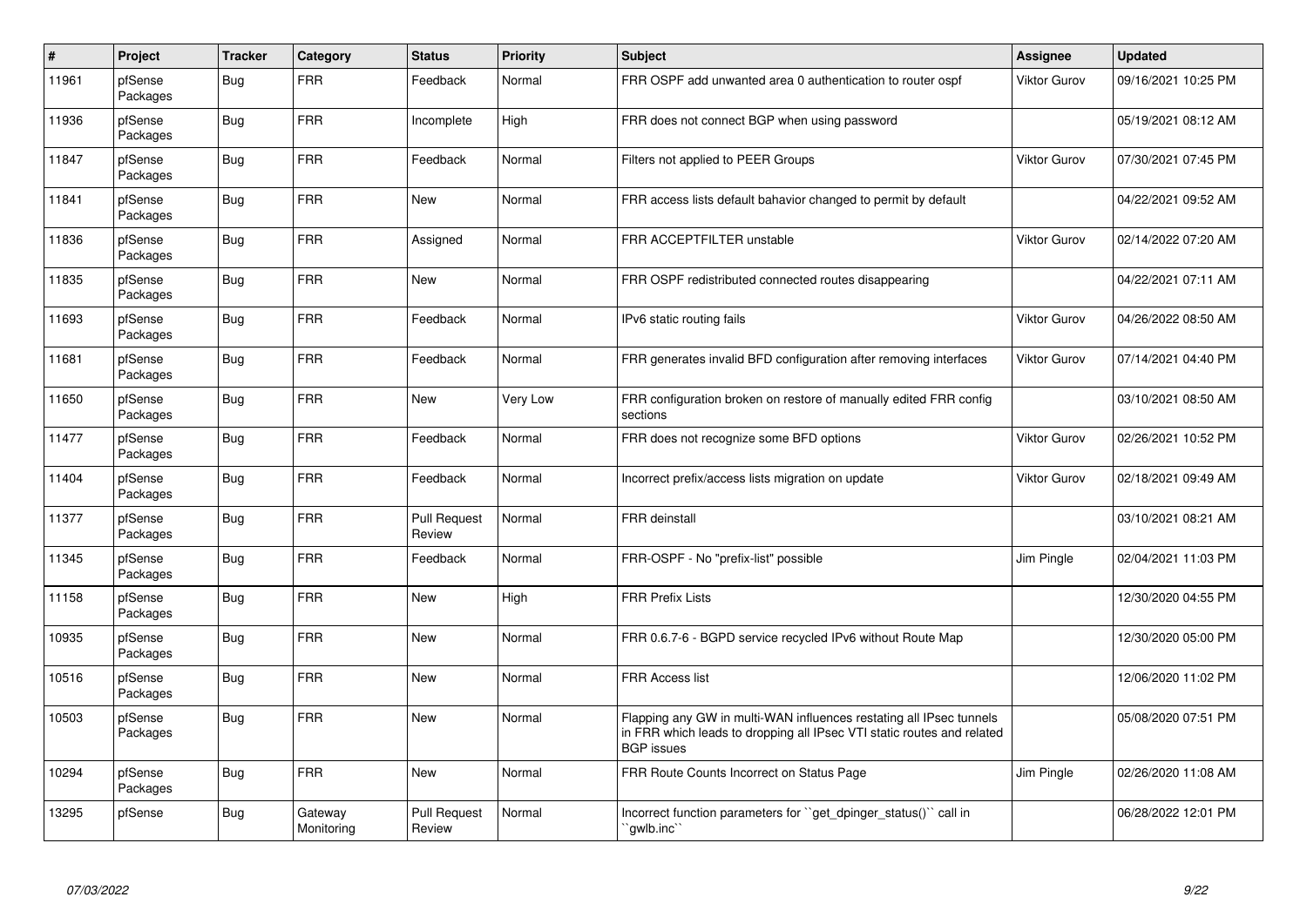| #     | Project             | <b>Tracker</b> | Category              | <b>Status</b>                 | Priority | <b>Subject</b>                                                                              | <b>Assignee</b>     | <b>Updated</b>      |
|-------|---------------------|----------------|-----------------------|-------------------------------|----------|---------------------------------------------------------------------------------------------|---------------------|---------------------|
| 13076 | pfSense             | Bug            | Gateway<br>Monitoring | New                           | Normal   | Marking a gateway as down does not affect IPsec entries using<br>gateway groups             |                     | 06/28/2022 12:01 PM |
| 12920 | pfSense             | <b>Bug</b>     | Gateway<br>Monitoring | <b>Pull Request</b><br>Review | Normal   | Gateway behavior differs when the gateway does not exist in<br>config.xml                   | Viktor Gurov        | 06/28/2022 12:01 PM |
| 12811 | pfSense             | Bug            | Gateway<br>Monitoring | <b>New</b>                    | Normal   | Services are not restarted when PPP interfaces connect                                      | Jim Pingle          | 06/30/2022 03:18 AM |
| 11960 | pfSense             | Bug            | Gateway<br>Monitoring | Feedback                      | Normal   | Gateway Monitoring Traffic Goes Out Default Gateway                                         |                     | 12/20/2021 05:43 AM |
| 8192  | pfSense             | Bug            | Gateway<br>Monitoring | New                           | Low      | dpinger - Change in ISP link-local IPv6 address drops connectivity                          | Luiz Souza          | 11/05/2020 07:31 AM |
| 6333  | pfSense             | <b>Bug</b>     | Gateway<br>Monitoring | Confirmed                     | Normal   | Bootup starts/restarts dpinger multiple times                                               | Luiz Souza          | 11/16/2020 01:11 PM |
| 3132  | pfSense             | Bug            | Gateway<br>Monitoring | In Progress                   | Normal   | Gateway events for IPv6 affect IPv4 services and vice versa                                 | <b>Viktor Gurov</b> | 06/28/2022 12:01 PM |
| 12942 | pfSense             | Bug            | Gateways              | New                           | Normal   | Code to kill states for old gateway when reconnecting an interface is<br>incorrect          | Jim Pingle          | 06/28/2022 12:01 PM |
| 12857 | pfSense             | Bug            | Gateways              | <b>New</b>                    | Normal   | Firewall gateway goes away when making changes to Bridge0 device                            |                     | 02/27/2022 11:20 AM |
| 12764 | pfSense             | <b>Bug</b>     | Gateways              | New                           | Normal   | VTI gateway status is pending after assigning the VTI interface                             |                     | 02/07/2022 05:41 AM |
| 12632 | pfSense             | <b>Bug</b>     | Gateways              | New                           | High     | Assigning a /30 WAN IP address at the console does not save the<br>gateway correctly        |                     | 06/28/2022 12:01 PM |
| 10875 | pfSense             | Bug            | Gateways              | <b>New</b>                    | Normal   | PPP periodic reset does not fully restore gateway group round-robin<br>functionality        | Luiz Souza          | 11/05/2020 07:44 AM |
| 9650  | pfSense             | <b>Bug</b>     | Gateways              | <b>New</b>                    | Normal   | IPv6 connection drops (ir-)regular on Kabelvodafone (German cable<br>ISP)                   |                     | 07/27/2019 07:14 AM |
| 8846  | pfSense             | <b>Bug</b>     | Gateways              | <b>New</b>                    | Low      | Misleading gateway error message adding/editing static routes using<br>a disabled interface |                     | 08/21/2019 11:29 AM |
| 8343  | pfSense             | <b>Bug</b>     | Gateways              | New                           | Normal   | Gateway Routes (Default Routes) not removed in Kernel when<br>removed from GUI              |                     | 05/14/2020 01:22 AM |
| 13328 | pfSense Plus        | Bug            | Gateways              | New                           | Normal   | Wireguard Site-to-Site broken after upgrade to 22.05                                        |                     | 07/02/2022 04:02 AM |
| 13320 | pfSense Plus        | <b>Bug</b>     | Gateways              | New                           | Normal   | IP aliases with a CARP VIP parent are not available as VIP choices<br>for gateway groups    |                     | 06/29/2022 02:03 PM |
| 13098 | pfSense<br>Packages | Bug            | haproxy               | Feedback                      | Low      | HAProxy Virtual IP broken link under Frontend setup                                         |                     | 04/27/2022 08:35 AM |
| 13022 | pfSense<br>Packages | Bug            | haproxy               | Feedback                      | Normal   | HAProxy - Sub Frontends ignore Client verification CA certificates                          |                     | 04/06/2022 12:55 PM |
| 11937 | pfSense<br>Packages | <b>Bug</b>     | haproxy               | Feedback                      | Normal   | HAproxy "Use Client-IP" option breaks Captive Portal                                        | Viktor Gurov        | 06/22/2021 08:48 AM |
| 11756 | pfSense<br>Packages | Bug            | haproxy               | Feedback                      | Normal   | HaProxy does not transfer backend states during reload                                      | Viktor Gurov        | 07/14/2021 01:21 PM |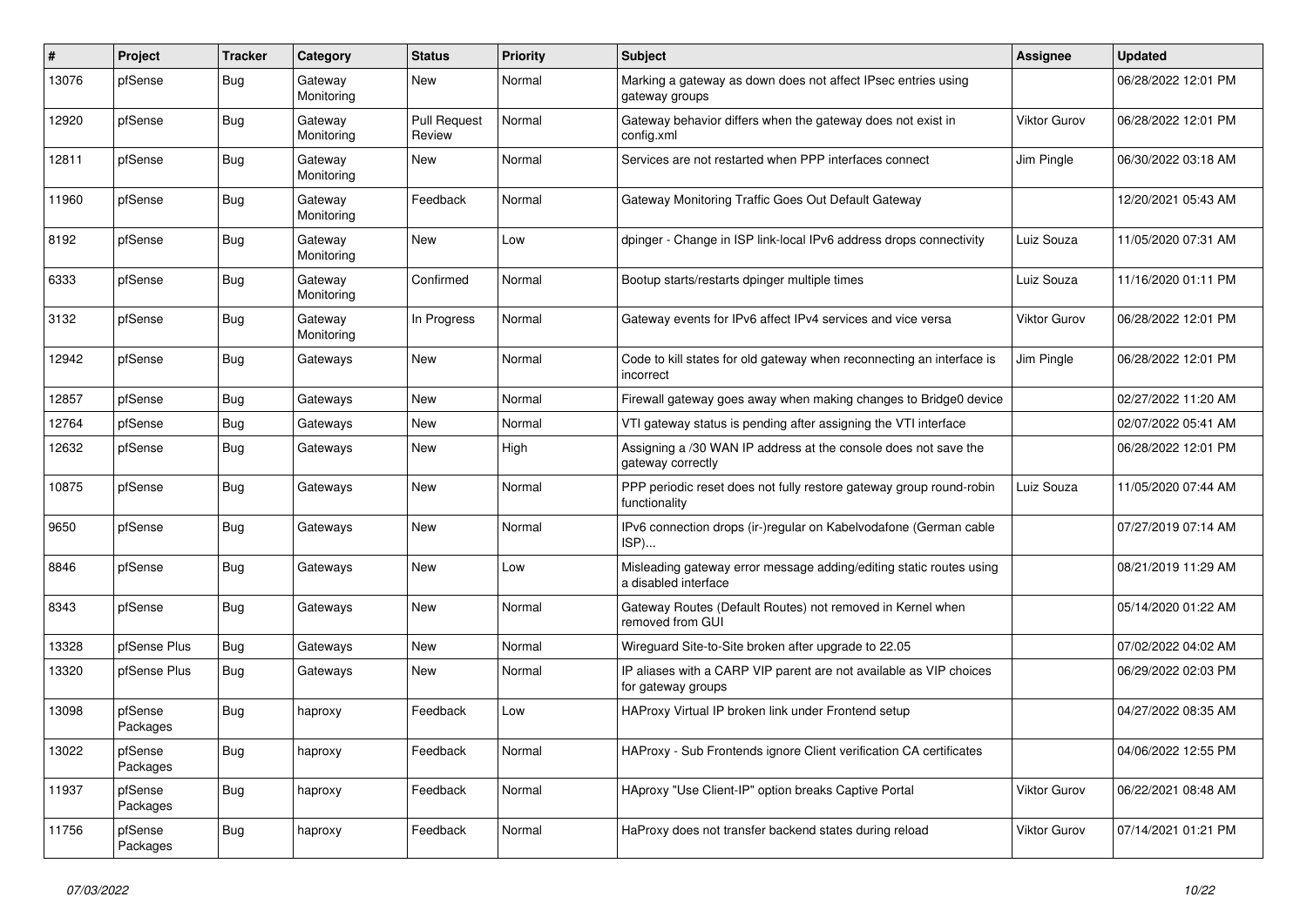| $\pmb{\#}$ | Project             | <b>Tracker</b> | Category                      | <b>Status</b> | <b>Priority</b> | <b>Subject</b>                                                             | <b>Assignee</b> | <b>Updated</b>      |
|------------|---------------------|----------------|-------------------------------|---------------|-----------------|----------------------------------------------------------------------------|-----------------|---------------------|
| 11491      | pfSense<br>Packages | Bug            | haproxy                       | Feedback      | Normal          | haproxy-devel v0.62 2 - startup error 'httpchk'                            | Viktor Gurov    | 06/22/2021 08:46 AM |
| 11135      | pfSense<br>Packages | Bug            | haproxy                       | Feedback      | High            | HAproxy OCSP reponse crontab bug                                           | Viktor Gurov    | 09/10/2021 11:51 AM |
| 11036      | pfSense<br>Packages | Bug            | haproxy                       | New           | Normal          | <b>HAproxy ACL</b>                                                         |                 | 02/11/2022 11:27 AM |
| 11000      | pfSense<br>Packages | Bug            | haproxy                       | New           | Very Low        | haproxy deprecated trick suggested                                         |                 | 12/23/2020 02:55 PM |
| 10936      | pfSense<br>Packages | Bug            | haproxy                       | Feedback      | Normal          | both haproxy/haproxy-devel non-existent option lb-agent-chk                |                 | 04/21/2022 12:40 PM |
| 9500       | pfSense<br>Packages | Bug            | haproxy                       | New           | Normal          | HAproxy does not delete non-applicable action config                       |                 | 01/18/2022 06:28 AM |
| 9335       | pfSense<br>Packages | Bug            | haproxy                       | Feedback      | Normal          | Stored XSS in HAProxy / haproxy_listeners_edit.php                         | Jim Pingle      | 02/18/2019 09:35 AM |
| 9261       | pfSense<br>Packages | Bug            | haproxy                       | New           | Normal          | haproxy GUI failure                                                        |                 | 01/08/2019 12:41 PM |
| 9247       | pfSense<br>Packages | Bug            | haproxy                       | New           | Low             | HAProxy multiple server selection on stats pages doesn't work              |                 | 01/02/2019 04:44 PM |
| 8902       | pfSense<br>Packages | Bug            | haproxy                       | New           | Normal          | HAproxy package not use custom DNS for lookup on apply new<br>config       |                 | 09/16/2018 08:16 AM |
| 8438       | pfSense<br>Packages | Bug            | haproxy                       | New           | High            | haproxy: can't use ACL for cert with http-response actions                 |                 | 05/24/2018 01:12 PM |
| 8213       | pfSense<br>Packages | Bug            | haproxy                       | New           | Normal          | acl src file not populated from alias                                      |                 | 12/21/2017 02:02 PM |
| 7462       | pfSense<br>Packages | Bug            | haproxy                       | New           | Normal          | HAproxy not rebinding properly after WAN DHCP IP change                    |                 | 01/11/2018 09:15 AM |
| 7039       | pfSense<br>Packages | Bug            | haproxy                       | Feedback      | Normal          | HAProxy backend configuration does not handle intermediate CAs<br>properly |                 | 04/21/2022 12:40 PM |
| 6861       | pfSense<br>Packages | Bug            | haproxy                       | New           | Normal          | Ha-Proxy duplicated backend used in place of original backend              |                 | 02/18/2019 05:30 PM |
| 6784       | pfSense<br>Packages | Bug            | haproxy                       | New           | Normal          | HAProxy version .48 will not use URL Table Alias for front end listener    |                 | 02/18/2019 05:32 PM |
| 13003      | pfSense             | Bug            | Hardware / Drivers            | New           | Normal          | Malicious Driver Detection event on ixl driver                             |                 | 06/25/2022 05:00 PM |
| 11731      | pfSense             | <b>Bug</b>     | Hardware / Drivers   New      |               | Normal          | Missing support for Realtek USB NICs                                       |                 | 03/30/2021 04:32 AM |
| 10584      | pfSense             | Bug            | Hardware / Drivers   New      |               | Normal          | SG-3100 with M.2: shutdown instead of reboot                               |                 | 07/21/2020 03:08 AM |
| 10577      | pfSense             | <b>Bug</b>     | Hardware / Drivers   Feedback |               | Normal          | intel x553 (c3000 chipset) loading x520 driver                             |                 | 05/28/2020 03:59 AM |
| 9094       | pfSense             | <b>Bug</b>     | Hardware / Drivers   Assigned |               | Normal          | MBT console settings are not forced to video console                       |                 | 11/07/2018 10:23 AM |
| 8324       | pfSense             | Bug            | Hardware / Drivers   New      |               | Normal          | bxe cards require promisc for OSPF                                         | Luiz Souza      | 05/25/2020 03:19 PM |
| 13206      | pfSense Plus        | Bug            | Hardware / Drivers   New      |               | Normal          | SG-3100 LED GPIO hangs                                                     |                 | 06/11/2022 07:01 PM |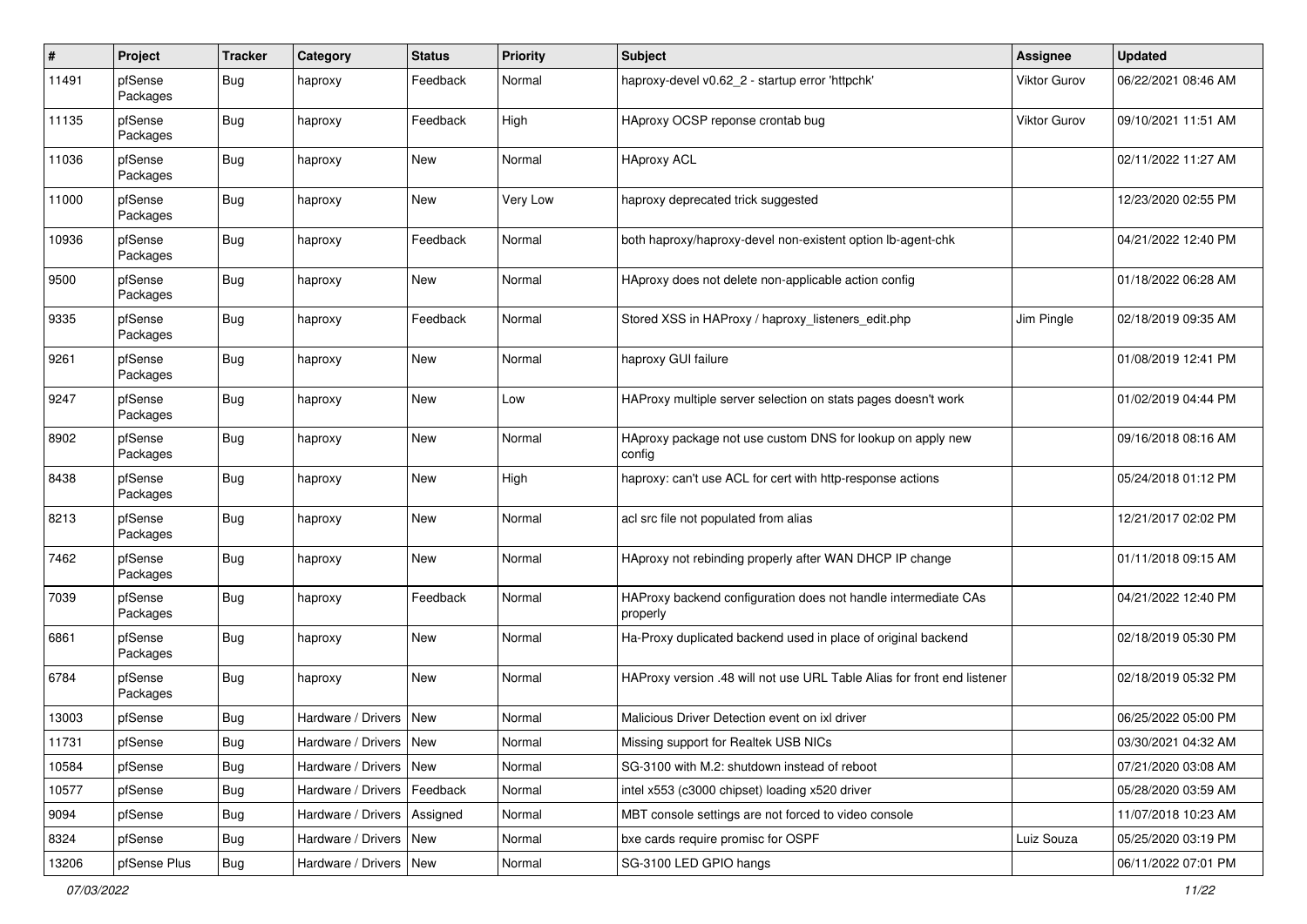| #     | Project      | <b>Tracker</b> | Category           | <b>Status</b>                 | <b>Priority</b> | <b>Subject</b>                                                                                                                                                                                  | <b>Assignee</b>     | <b>Updated</b>      |
|-------|--------------|----------------|--------------------|-------------------------------|-----------------|-------------------------------------------------------------------------------------------------------------------------------------------------------------------------------------------------|---------------------|---------------------|
| 12607 | pfSense Plus | Bug            | Hardware / Drivers | <b>New</b>                    | High            | Instability with Snort Inline with AWS Instances                                                                                                                                                |                     | 07/02/2022 09:05 PM |
| 11770 | pfSense Plus | Bug            | Hardware / Drivers | <b>New</b>                    | Normal          | Pantech UML295 USB Modem No Longer Functional                                                                                                                                                   |                     | 04/01/2021 11:28 AM |
| 13277 | pfSense      | <b>Bug</b>     | <b>IGMP Proxy</b>  | New                           | Normal          | IGMP Proxy webConfigurator Page Always Produces Error                                                                                                                                           |                     | 06/16/2022 07:50 PM |
| 13276 | pfSense      | Bug            | <b>IGMP Proxy</b>  | New                           | Normal          | IGMP Proxy Error Message for Logging Links to System Log Instead<br>of Routing Log                                                                                                              |                     | 06/16/2022 07:48 PM |
| 12079 | pfSense      | Bug            | <b>IGMP Proxy</b>  | New                           | Normal          | IGMPProxy: kernel panic, Sleeping thread owns a non-sleepable lock                                                                                                                              | Mateusz Guzik       | 06/28/2022 12:01 PM |
| 11953 | pfSense      | Bug            | <b>IGMP Proxy</b>  | <b>New</b>                    | Normal          | XG-1541 crashes when igmpproxy is enabled and network interfaces<br>status change                                                                                                               |                     | 05/24/2021 04:55 PM |
| 10150 | pfSense      | Bug            | <b>IGMP Proxy</b>  | <b>New</b>                    | Normal          | IGMP Proxy does not scale to hundreds of streams                                                                                                                                                |                     | 01/03/2020 02:56 AM |
| 9338  | pfSense      | <b>Bug</b>     | <b>IGMP Proxy</b>  | New                           | Normal          | igmpproxy ignoring downstream vlan interface                                                                                                                                                    |                     | 02/22/2019 03:48 AM |
| 8711  | pfSense      | <b>Bug</b>     | <b>IGMP Proxy</b>  | New                           | Normal          | igmpproxy with PPPoE Interfaces                                                                                                                                                                 |                     | 07/28/2018 09:21 AM |
| 3382  | pfSense      | <b>Bug</b>     | <b>IGMP Proxy</b>  | New                           | Normal          | IGMPPROXY fails with more than 32 interfaces                                                                                                                                                    |                     | 07/12/2016 11:01 PM |
| 12960 | pfSense      | <b>Bug</b>     | Installer          | <b>New</b>                    | Normal          | VGA installer image defaults to serial console, serial console is default<br>in GUI settings                                                                                                    |                     | 06/28/2022 12:01 PM |
| 11363 | pfSense      | <b>Bug</b>     | Installer          | New                           | Normal          | Clean Install 2.5.0 fails due to hardware incompability                                                                                                                                         |                     | 02/04/2021 11:06 AM |
| 10690 | pfSense      | Bug            | Installer          | New                           | Low             | Not possible to make UFS install on ZFS formatted drive                                                                                                                                         |                     | 04/21/2022 12:39 PM |
| 8401  | pfSense      | <b>Bug</b>     | Installer          | New                           | Normal          | Issues related to keys representing alphabetic characters specific to<br>Scandinavian languages and to some other keys.                                                                         |                     | 03/30/2018 11:06 AM |
| 12974 | pfSense Plus | Bug            | Installer          | New                           | Normal          | Typing anything into 1100/2100 recovery installer causes process to<br>stop                                                                                                                     |                     | 06/05/2022 04:10 PM |
| 13279 | pfSense      | Bug            | Interfaces         | <b>New</b>                    | Normal          | DHCP config override affects Gateway installation.                                                                                                                                              |                     | 06/17/2022 07:25 AM |
| 13228 | pfSense      | Bug            | Interfaces         | New                           | Normal          | Recovering interface gateway may not be added back into gateway<br>groups and rules when expected                                                                                               | Jim Pingle          | 06/29/2022 04:31 PM |
| 13225 | pfSense      | Bug            | Interfaces         | <b>New</b>                    | Normal          | Bridges with QinQ interfaces not properly set up at boot                                                                                                                                        | <b>Viktor Gurov</b> | 06/28/2022 12:01 PM |
| 13218 | pfSense      | Bug            | Interfaces         | <b>Pull Request</b><br>Review | Normal          | GIF-based interface MTU is assigned to parent interface on boot<br>when parent interface is a LAGG                                                                                              | Viktor Gurov        | 06/28/2022 12:01 PM |
| 12926 | pfSense      | Bug            | Interfaces         | Feedback                      | Normal          | Changing LAGG type on CARP interfaces makes VIPs go to an "init"<br>State                                                                                                                       |                     | 03/10/2022 10:52 AM |
| 12539 | pfSense      | <b>Bug</b>     | Interfaces         | <b>New</b>                    | Low             | Changing VLAN ID for LAN interface in assignments silently fails.                                                                                                                               |                     | 11/23/2021 04:12 AM |
| 12504 | pfSense      | <b>Bug</b>     | Interfaces         | New                           | Normal          | BCM57412 NetXtreme-E 10Gb RDMA Ethernet controller issue                                                                                                                                        |                     | 11/05/2021 04:51 AM |
| 11872 | pfSense      | <b>Bug</b>     | Interfaces         | New                           | Normal          | gif interfaces reporting incorrect traffic counters                                                                                                                                             |                     | 12/30/2021 04:00 AM |
| 11657 | pfSense      | Bug            | Interfaces         | New                           | Normal          | netmap ring reinit error                                                                                                                                                                        |                     | 03/18/2021 10:32 PM |
| 11641 | pfSense      | Bug            | Interfaces         | New                           | Normal          | On xn based interfaces without the VLANMTU flag the first VLAN tag<br>defined does not follow the parent interface MTU settings. All<br>subsequent VLAN tags follow the parent interface's MTU. |                     | 03/09/2021 06:42 PM |
| 11430 | pfSense      | Bug            | Interfaces         | New                           | Normal          | PHP console spam after Assigning Interfaces                                                                                                                                                     |                     | 10/09/2021 10:37 AM |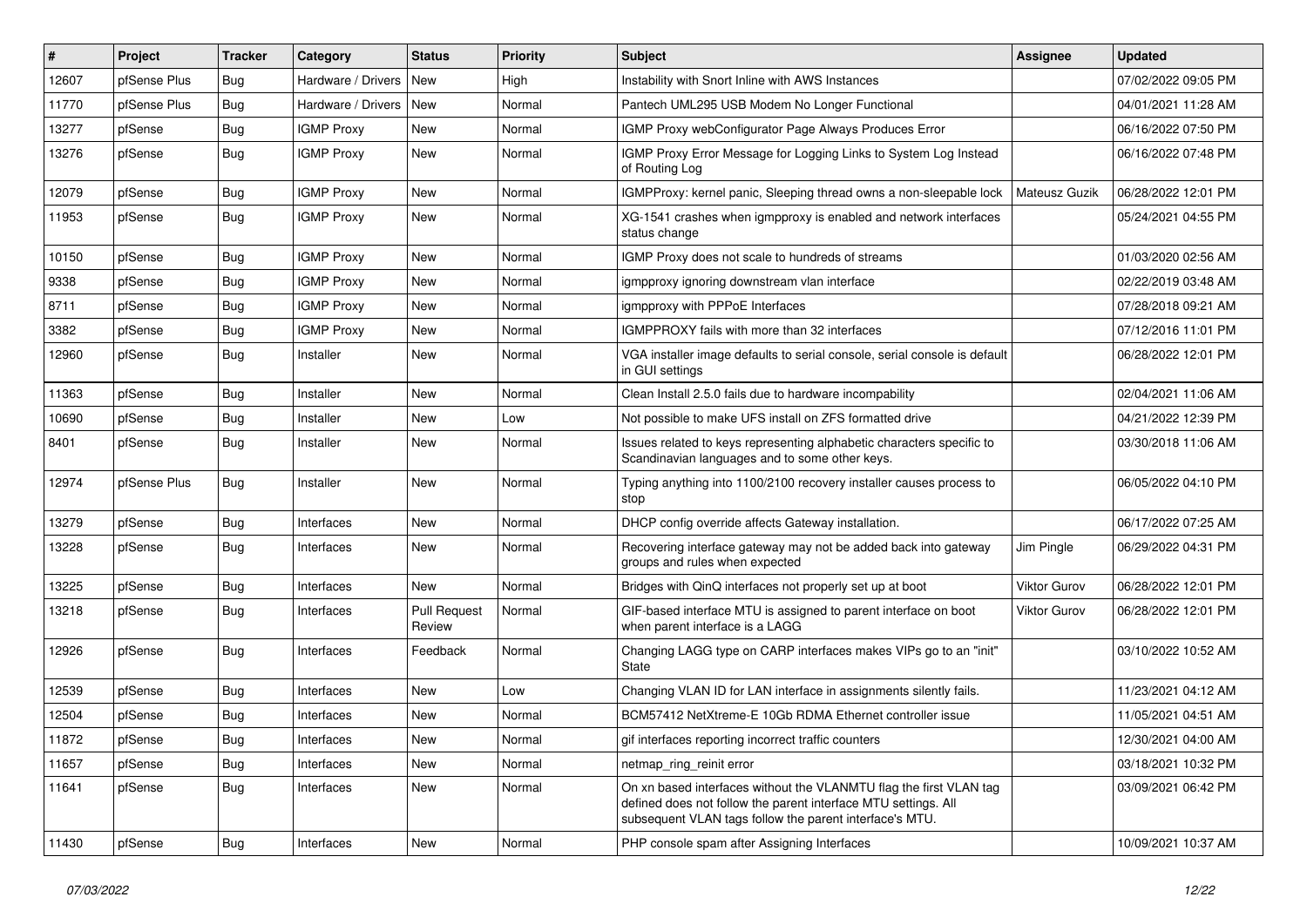| $\vert$ # | Project | <b>Tracker</b> | Category   | <b>Status</b> | <b>Priority</b> | <b>Subject</b>                                                                                                                                                                | <b>Assignee</b>     | <b>Updated</b>      |
|-----------|---------|----------------|------------|---------------|-----------------|-------------------------------------------------------------------------------------------------------------------------------------------------------------------------------|---------------------|---------------------|
| 11412     | pfSense | Bug            | Interfaces | New           | Normal          | LLDPD Package Doesn't Work with Switchports                                                                                                                                   |                     | 02/12/2021 08:12 PM |
| 11335     | pfSense | <b>Bug</b>     | Interfaces | <b>New</b>    | Normal          | Spoofing the MAC on a LAGG interface does not work for some NIC<br>types.                                                                                                     |                     | 01/29/2021 09:10 AM |
| 11091     | pfSense | Bug            | Interfaces | <b>New</b>    | Normal          | Interfaces set as disabled in the configuration have an UP status in<br>the operating system at boot                                                                          | <b>Viktor Gurov</b> | 06/28/2022 12:01 PM |
| 9837      | pfSense | <b>Bug</b>     | Interfaces | <b>New</b>    | Very Low        | ipv6 is not completely disabled on the interfaces                                                                                                                             |                     | 10/24/2019 01:16 AM |
| 9690      | pfSense | Bug            | Interfaces | <b>New</b>    | Normal          | Ethernet flow control should be disabled by default                                                                                                                           |                     | 08/19/2019 06:45 PM |
| 9585      | pfSense | <b>Bug</b>     | Interfaces | <b>New</b>    | Normal          | 6RD: Unable to reach hosts on within same 6rd-domain                                                                                                                          |                     | 08/14/2019 02:39 PM |
| 9384      | pfSense | <b>Bug</b>     | Interfaces | Confirmed     | Normal          | devd putting "\$" before variable contents when using single quotes                                                                                                           |                     | 04/21/2022 12:39 PM |
| 9241      | pfSense | Bug            | Interfaces | New           | Normal          | Ethernet link cycles up/down if "auto-negotiate" is explicitly selected in<br>interface configuration                                                                         |                     | 12/31/2018 08:36 PM |
| 9123      | pfSense | <b>Bug</b>     | Interfaces | Feedback      | Very High       | Adding/configuring vlan on ixl-devices causes ag add macvlan err<br>-53, ag error 14                                                                                          | Luiz Souza          | 05/16/2022 07:57 AM |
| 8882      | pfSense | <b>Bug</b>     | Interfaces | Incomplete    | Normal          | Interface assignments lost on reboot                                                                                                                                          |                     | 02/17/2022 02:24 PM |
| 8815      | pfSense | Bug            | Interfaces | New           | Normal          | IP addresses are removed from interfaces when link is lost and either<br>IPv4 or IPv6 is dynamic                                                                              | Luiz Souza          | 07/21/2021 07:49 AM |
| 8770      | pfSense | <b>Bug</b>     | Interfaces | <b>New</b>    | Normal          | QinQ interfaces always show as active                                                                                                                                         |                     | 02/01/2020 09:47 AM |
| 8611      | pfSense | Bug            | Interfaces | In Progress   | Normal          | unable to receive IPv6 RA's on SG-1000, default route lost                                                                                                                    | Luiz Souza          | 02/01/2021 03:31 PM |
| 8526      | pfSense | <b>Bug</b>     | Interfaces | <b>New</b>    | Normal          | DHCP client ignores server replies when 802.1q tagging is used                                                                                                                |                     | 08/14/2019 10:52 AM |
| 8435      | pfSense | Bug            | Interfaces | New           | Normal          | DHCPv6 unusable in certain circumstances (US AT&T Fiber, etc.)                                                                                                                |                     | 08/14/2019 10:52 AM |
| 8158      | pfSense | Bug            | Interfaces | <b>New</b>    | High            | IPv6 Track Interface issue with more than one WAN-Gateway and a<br>number of internal interfaces at least track interface from one<br>interface does not work on regular base |                     | 12/03/2017 09:00 AM |
| 8113      | pfSense | <b>Bug</b>     | Interfaces | <b>New</b>    | Normal          | MTU setting on bridge, openvpn clients ignored                                                                                                                                |                     | 12/31/2021 05:55 PM |
| 8089      | pfSense | <b>Bug</b>     | Interfaces | New           | High            | VLAN page breaks after config restore to new hardware.                                                                                                                        |                     | 11/21/2017 01:38 PM |
| 8050      | pfSense | <b>Bug</b>     | Interfaces | <b>New</b>    | High            | Enabling bridge while interfaces have link freezes console                                                                                                                    |                     | 11/03/2017 04:38 PM |
| 7730      | pfSense | Bug            | Interfaces | New           | High            | 2.3.4 1 greX: loop detected when hit save on filter rules or interfaces                                                                                                       |                     | 07/27/2017 08:16 AM |
| 7430      | pfSense | Bug            | Interfaces | <b>New</b>    | Normal          | pfsense-utils.inc - where is ipaddr configured() should account for<br>loopback interface                                                                                     |                     | 08/13/2019 03:48 PM |
| 7040      | pfSense | Bug            | Interfaces | New           | Normal          | Issue when disabling an interface                                                                                                                                             |                     | 12/26/2016 02:56 AM |
| 6977      | pfSense | Bug            | Interfaces | <b>New</b>    | Normal          | VLAN traffic is erroneously counted as underlying iface (untagged)<br>traffic                                                                                                 |                     | 08/13/2019 02:56 PM |
| 6823      | pfSense | <b>Bug</b>     | Interfaces | <b>New</b>    | Normal          | No connectivity after changing link state to UP                                                                                                                               |                     | 04/21/2022 12:39 PM |
| 6605      | pfSense | <b>Bug</b>     | Interfaces | Confirmed     | Normal          | rc.linkup logic issues with actions taken                                                                                                                                     |                     | 07/12/2016 07:46 PM |
| 6289      | pfSense | <b>Bug</b>     | Interfaces | <b>New</b>    | Normal          | IPv6 address not given to track6 interfaces on create                                                                                                                         |                     | 12/30/2021 04:17 AM |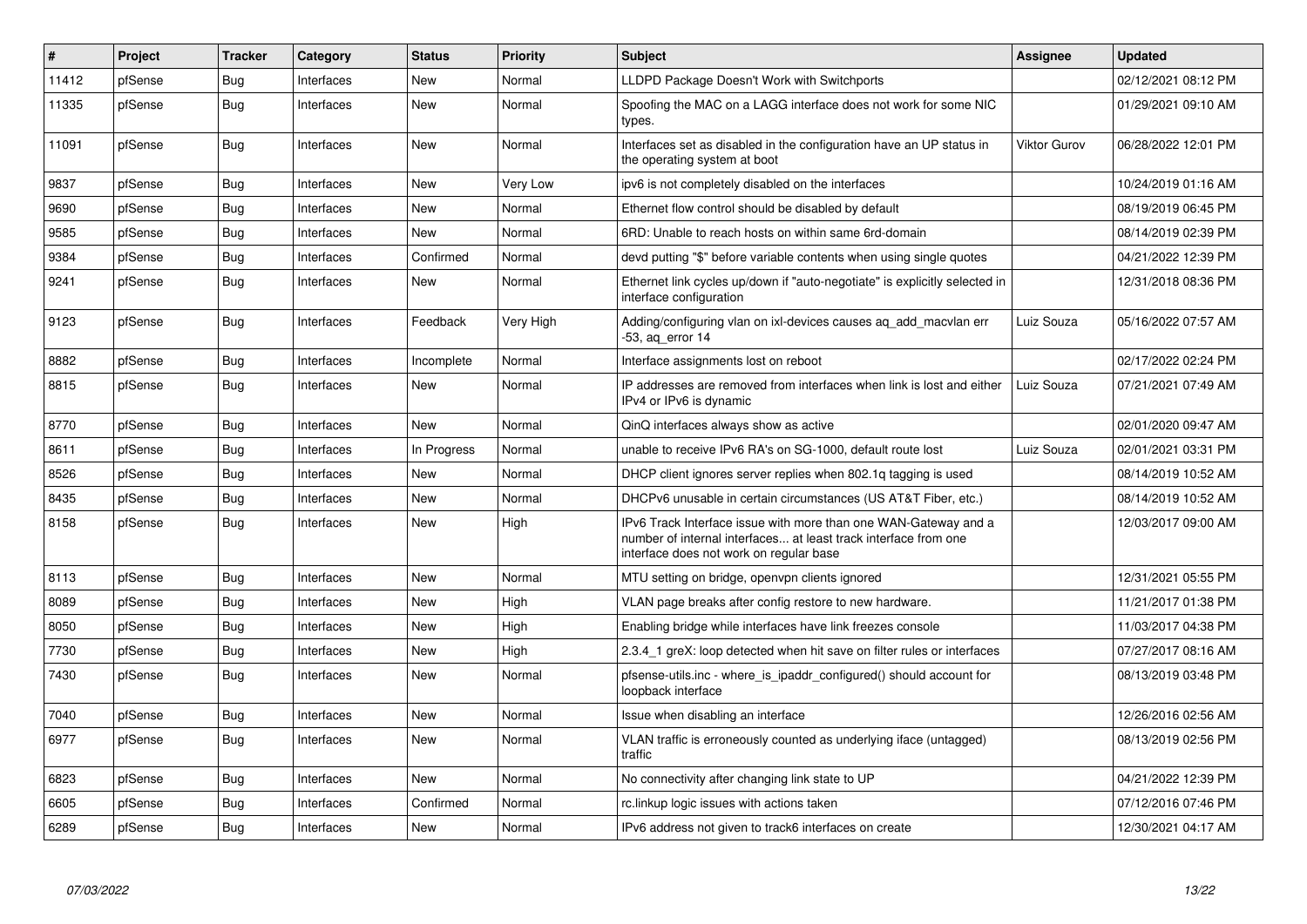| $\#$  | Project | <b>Tracker</b> | Category     | <b>Status</b> | <b>Priority</b> | Subject                                                                                               | <b>Assignee</b>              | <b>Updated</b>      |
|-------|---------|----------------|--------------|---------------|-----------------|-------------------------------------------------------------------------------------------------------|------------------------------|---------------------|
| 5887  | pfSense | Bug            | Interfaces   | Confirmed     | Normal          | hardware_offloading_applyflags sets/unsets most values when<br>already set correctly                  |                              | 07/06/2016 03:31 PM |
| 4428  | pfSense | <b>Bug</b>     | Interfaces   | Confirmed     | Normal          | Setting media option on em(4) leads to infinite link cycling                                          |                              | 07/06/2016 12:45 AM |
| 13102 | pfSense | <b>Bug</b>     | <b>IPsec</b> | New           | Normal          | Deleting an IPSec tunnel doesn't destroy the SA (SADs/SPDs),<br>causes crash in status ipsec.php      | <b>Viktor Gurov</b>          | 06/28/2022 12:01 PM |
| 13014 | pfSense | <b>Bug</b>     | <b>IPsec</b> | New           | Normal          | Charon.vici can get in a bad state                                                                    | Mateusz Guzik                | 06/28/2022 12:01 PM |
| 13000 | pfSense | Bug            | <b>IPsec</b> | New           | Low             | IPsec AES-GCM encryption algorithm "Key Length" field should be<br>labeled "ICV Length"               |                              | 03/30/2022 07:40 AM |
| 12762 | pfSense | <b>Bug</b>     | <b>IPsec</b> | New           | Normal          | IPsec keep alive check ignores Child SA Start Action                                                  | <b>Viktor Gurov</b>          | 02/07/2022 11:21 AM |
| 12705 | pfSense | <b>Bug</b>     | <b>IPsec</b> | Incomplete    | Normal          | ECDSA certificate does not work for IPSec VPN phase 1                                                 |                              | 01/24/2022 03:22 PM |
| 12645 | pfSense | Bug            | <b>IPsec</b> | New           | Normal          | `filterdns`` does not monitor remote IPsec gateways for IPv6 address<br>changes                       | <b>Viktor Gurov</b>          | 06/28/2022 12:01 PM |
| 12335 | pfSense | <b>Bug</b>     | <b>IPsec</b> | <b>New</b>    | Normal          | IPsec DNS inefficiency                                                                                | Jim Pingle                   | 06/28/2022 12:01 PM |
| 11539 | pfSense | Bug            | <b>IPsec</b> | Feedback      | Normal          | Mobile IPsec "split include" value of 0.0.0.0/0 causes some clients to<br>fail                        | Jim Pingle                   | 06/28/2022 12:01 PM |
| 11418 | pfSense | <b>Bug</b>     | <b>IPsec</b> | New           | Very Low        | 'NAT-T: Force' is broken for IPv6 IPsec                                                               |                              | 02/16/2021 08:25 AM |
| 10493 | pfSense | <b>Bug</b>     | <b>IPsec</b> | New           | Normal          | filter get vpns list() issues                                                                         |                              | 05/06/2020 01:07 AM |
| 9349  | pfSense | Bug            | <b>IPsec</b> | Confirmed     | Normal          | IPSec service start/stop/restart fails after settings change                                          | <b>Markus</b><br>Stockhausen | 10/30/2020 01:33 PM |
| 8964  | pfSense | Bug            | <b>IPsec</b> | New           | High            | IPsec async cryptography advanced setting - TCP traffic not passing<br>through                        | Luiz Souza                   | 12/08/2020 12:09 PM |
| 8686  | pfSense | Bug            | <b>IPsec</b> | New           | Normal          | IPsec VTI: Assigned interface firewall rules are never parsed                                         |                              | 02/10/2021 12:15 PM |
| 8073  | pfSense | <b>Bug</b>     | <b>IPsec</b> | New           | Normal          | Traffic inexplicably not going through IPSEC despite (in theory)<br>matching SPs                      |                              | 11/09/2017 02:51 AM |
| 8013  | pfSense | <b>Bug</b>     | <b>IPsec</b> | New           | Normal          | IPsec MSS clamping value shared for IPv4 and IPv6                                                     | Luiz Souza                   | 10/28/2021 01:37 PM |
| 7420  | pfSense | <b>Bug</b>     | <b>IPsec</b> | New           | Normal          | ipsec status freezing                                                                                 |                              | 02/13/2020 09:09 AM |
| 7235  | pfSense | <b>Bug</b>     | <b>IPsec</b> | New           | Normal          | 4860 has not got significant IPsec performance rising with enabled<br>HW acceleration                 | Luiz Souza                   | 12/18/2021 04:32 PM |
| 6668  | pfSense | <b>Bug</b>     | <b>IPsec</b> | Feedback      | Normal          | IPSec tunnel + L2TP/IPSec VPN - wrong PSK chosen by pfSense                                           |                              | 09/21/2019 02:07 AM |
| 6624  | pfSense | <b>Bug</b>     | <b>IPsec</b> | Confirmed     | Normal          | changes in IPsec config should down the connection                                                    | Jim Pingle                   | 08/02/2021 12:08 PM |
| 6517  | pfSense | <b>Bug</b>     | <b>IPsec</b> | Confirmed     | Normal          | Adding mobile IPsec phase 2 entries requires restart of strongswan                                    |                              | 06/21/2016 11:04 PM |
| 6481  | pfSense | <b>Bug</b>     | <b>IPsec</b> | New           | Normal          | loading EAP_RADIUS method failed                                                                      |                              | 03/24/2020 04:25 PM |
| 6370  | pfSense | Bug            | <b>IPsec</b> | Confirmed     | Normal          | IPSEC bound to WAN gateway group and Dynamic DNS doesn't to<br>fail back tunnel to WAN on DDNS update |                              | 08/31/2021 07:38 AM |
| 6167  | pfSense | <b>Bug</b>     | <b>IPsec</b> | Confirmed     | Normal          | IPsec IPComp not working                                                                              | George<br>Neville-Neil       | 09/22/2020 06:07 PM |
| 5629  | pfSense | Bug            | <b>IPsec</b> | New           | Normal          | Allow for IPsec configuration using certs without a CA                                                |                              | 12/31/2021 05:21 PM |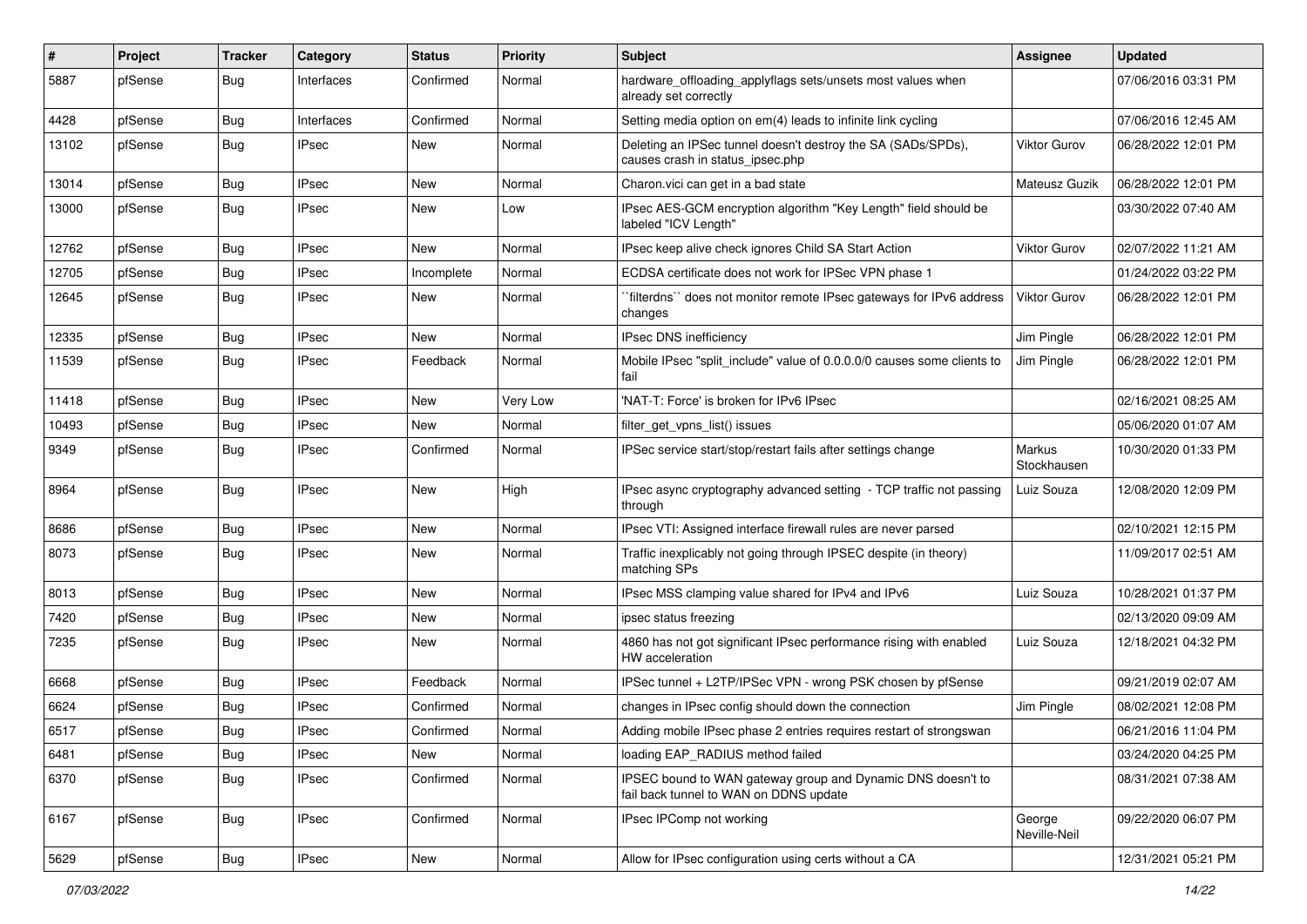| $\sharp$ | Project             | <b>Tracker</b> | Category                                        | <b>Status</b>                 | <b>Priority</b> | <b>Subject</b>                                                                          | <b>Assignee</b> | <b>Updated</b>      |
|----------|---------------------|----------------|-------------------------------------------------|-------------------------------|-----------------|-----------------------------------------------------------------------------------------|-----------------|---------------------|
| 5355     | pfSense             | Bug            | <b>IPsec</b>                                    | New                           | High            | on Dynamic WAN IP (DHCP Client) it takes 10 minutes before<br>Phase1 reconnects         |                 | 07/08/2016 10:29 PM |
| 3312     | pfSense             | Bug            | <b>IPsec</b>                                    | New                           | Normal          | Gateway on IPsec rules is not functional in pf                                          |                 | 01/28/2020 10:09 PM |
| 11997    | pfSense<br>Packages | <b>Bug</b>     | <b>IPsec Profile</b><br>Wizard                  | New                           | Normal          | Add Support for Android Strongswan Profiles in the Profile Wizard                       | Jim Pingle      | 07/10/2021 07:51 PM |
| 12938    | pfSense             | <b>Bug</b>     | <b>IPv6 Router</b><br>Advertisements<br>(RADVD) | <b>New</b>                    | Normal          | MaxRtrAdvInterval would allow stale DNS servers to be deleted faster                    |                 | 03/12/2022 09:37 AM |
| 8831     | pfSense             | <b>Bug</b>     | <b>IPv6 Router</b><br>Advertisements<br>(RADVD) | <b>New</b>                    | Very High       | Radvd causes latency spikes                                                             |                 | 04/19/2021 04:51 AM |
| 7737     | pfSense             | <b>Bug</b>     | IPv6 Router<br>Advertisements<br>(RADVD)        | <b>New</b>                    | Normal          | radvd error message                                                                     |                 | 08/13/2019 09:41 AM |
| 7303     | pfSense             | <b>Bug</b>     | <b>IPv6 Router</b><br>Advertisements<br>(RADVD) | <b>New</b>                    | Normal          | ipv6 connectivity lost on pfSense reboot                                                |                 | 08/20/2019 12:23 PM |
| 6541     | pfSense             | <b>Bug</b>     | <b>IPv6 Router</b><br>Advertisements<br>(RADVD) | <b>New</b>                    | Normal          | IPv6 RAs always include on-link prefix; clients may not use DHCPv6<br>managed addresses |                 | 08/13/2019 03:23 PM |
| 6386     | pfSense             | <b>Bug</b>     | IPv6 Router<br>Advertisements<br>(RADVD)        | <b>New</b>                    | Low             | Switching Router Advertisements to disabled should broadcast IP<br>Removal messages     |                 | 05/22/2016 10:44 PM |
| 11761    | pfSense             | Bug            | L <sub>2</sub> TP                               | <b>New</b>                    | Normal          | L2TP/IPsec VPN : PPP LCP negotiation occurs before user<br>authentication               |                 | 03/31/2021 04:52 AM |
| 6321     | pfSense             | Bug            | L <sub>2</sub> TP                               | <b>New</b>                    | Normal          | Problem with connecting I2tp over ipsec from android and windows                        |                 | 11/13/2020 11:01 AM |
| 1667     | pfSense             | <b>Bug</b>     | L <sub>2</sub> TP                               | <b>New</b>                    | Normal          | L2TP server does not respond properly from a CARP VIP                                   |                 | 12/11/2021 07:43 PM |
| 3962     | pfSense<br>Packages | <b>Bug</b>     | ladvd                                           | Confirmed                     | Normal          | LADVD interface handling issues with lagg and bridge                                    |                 | 12/05/2016 01:59 PM |
| 9453     | pfSense             | <b>Bug</b>     | <b>LAGG Interfaces</b>                          | New                           | Normal          | VLAN Interfaces on LAGG get orphaned at boot                                            |                 | 08/21/2019 11:16 AM |
| 9183     | pfSense             | Bug            | <b>LAGG Interfaces</b>                          | New                           | Very Low        | OpenVPN Lagg Interface not working after restart or new start                           |                 | 08/21/2019 11:17 AM |
| 8335     | pfSense             | Bug            | <b>LAGG Interfaces</b>                          | New                           | Normal          | System hang with LACP downlink to UniFi switch                                          |                 | 08/21/2019 11:18 AM |
| 11509    | pfSense<br>Packages | <b>Bug</b>     | <b>LCDProc</b>                                  | <b>New</b>                    | Low             | LCD package - not starting at boot - stop and start in Status Window<br>not possible    |                 | 02/23/2021 10:55 AM |
| 10502    | pfSense<br>Packages | <b>Bug</b>     | lldpd                                           | In Progress                   | Normal          | LLDP spamming errors on Netgate XG-7100                                                 |                 | 04/21/2022 12:39 PM |
| 12747    | pfSense             | Bug            | Logging                                         | New                           | Normal          | System log is filled by sshguard                                                        |                 | 06/30/2022 05:21 AM |
| 12464    | pfSense             | Bug            | Logging                                         | <b>Pull Request</b><br>Review | Normal          | Syslog Auth messages are sent as Emergency Level                                        |                 | 06/28/2022 12:01 PM |
| 12056    | pfSense             | Bug            | Logging                                         | New                           | Normal          | Filterlog says "Unknown Option %u"                                                      |                 | 06/18/2021 05:51 AM |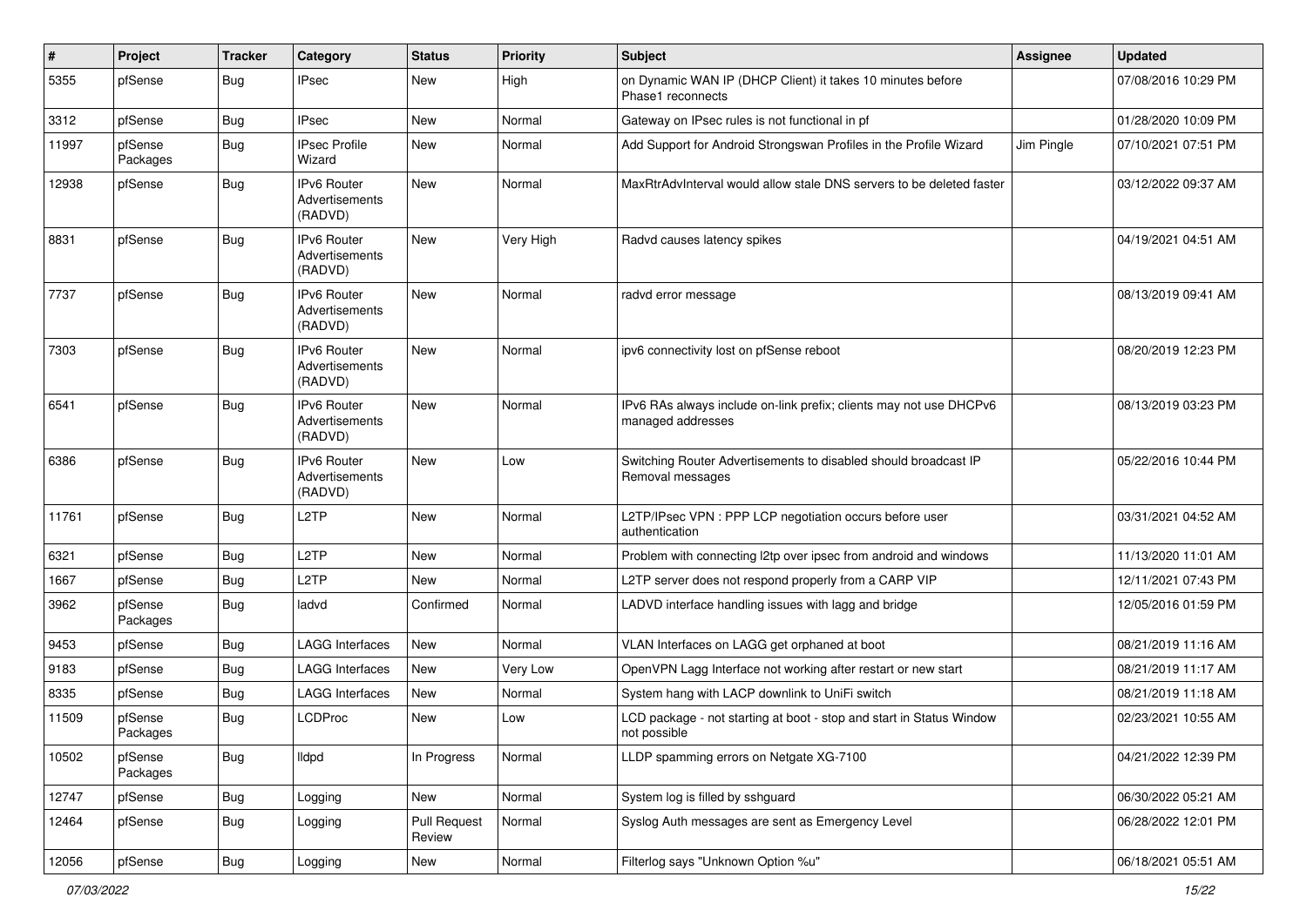| #     | Project             | <b>Tracker</b> | Category              | <b>Status</b>                 | Priority       | <b>Subject</b>                                                                                            | <b>Assignee</b>     | <b>Updated</b>      |
|-------|---------------------|----------------|-----------------------|-------------------------------|----------------|-----------------------------------------------------------------------------------------------------------|---------------------|---------------------|
| 12013 | pfSense             | Bug            | Logging               | New                           | Low            | Reading log data is inefficient in certain cases                                                          |                     | 06/08/2021 07:35 AM |
| 11666 | pfSense             | Bug            | Logging               | <b>New</b>                    | Normal         | GUI Firewall log search not parsing filter.log beyond hard coded limit                                    |                     | 03/12/2021 11:38 AM |
| 9140  | pfSense             | <b>Bug</b>     | Logging               | New                           | Very Low       | Unexpected rule can be displayed when looking up filter log entry with<br>multiple matching rules         |                     | 08/19/2019 02:56 PM |
| 7476  | pfSense             | Bug            | Logging               | <b>New</b>                    | Normal         | Dirty buffer used to build log messages?                                                                  |                     | 04/17/2017 09:51 PM |
| 8315  | pfSense<br>Packages | <b>Bug</b>     | Mail report           | Feedback                      | Normal         | Mail Report mail report send() behavior different than<br>notify_via_smtp()                               | Jim Pingle          | 09/24/2019 10:12 AM |
| 7964  | pfSense             | Bug            | Multi-WAN             | <b>New</b>                    | Normal         | Restart openvpn on gateway switching                                                                      |                     | 08/19/2019 12:35 PM |
| 12853 | pfSense             | Bug            | <b>NAT Reflection</b> | Feedback                      | High           | Network Address Translation - Pure NAT pfsense freeze after reboot                                        |                     | 02/22/2022 08:40 AM |
| 9179  | pfSense             | Bug            | <b>NAT Reflection</b> | New                           | Normal         | NAT reflection fix implemented for #8604 is causing WebUI and<br>XMLRPC to fail on slave                  |                     | 03/27/2020 08:01 PM |
| 8233  | pfSense             | Bug            | <b>NAT Reflection</b> | New                           | Very Low       | NAT reflection back to originating host broken when using<br><b>FQDN-based IP aliases</b>                 |                     | 08/21/2019 10:53 AM |
| 8004  | pfSense             | <b>Bug</b>     | <b>NAT Reflection</b> | <b>New</b>                    | Normal         | Error notice for a deleted NAT that had a RULE or an existing NAT<br>which is claimed to have no NAT port |                     | 10/24/2017 06:39 PM |
| 2042  | pfSense             | Bug            | <b>NAT Reflection</b> | Confirmed                     | Low            | NAT reflection doesn't apply to self-initiated traffic                                                    |                     | 01/21/2021 10:38 PM |
| 12206 | pfSense<br>Packages | Bug            | <b>NET-SNMP</b>       | Feedback                      | Normal         | Certificate Manager page doesn't show Net-SNMP used certificates                                          | <b>Viktor Gurov</b> | 12/30/2021 09:40 AM |
| 12073 | pfSense<br>Packages | <b>Bug</b>     | <b>NET-SNMP</b>       | Feedback                      | Normal         | netsnmptrapd.conf syntax is wrong                                                                         |                     | 04/21/2022 12:40 PM |
| 11610 | pfSense<br>Packages | <b>Bug</b>     | NET-SNMP              | New                           | Normal         | NET-SNMP is not setting the correct permissions on AgentX                                                 |                     | 06/28/2021 07:54 AM |
| 11204 | pfSense<br>Packages | <b>Bug</b>     | NET-SNMP              | Feedback                      | Normal         | Fix net-snmp logging to syslog                                                                            | Jim Pingle          | 03/19/2021 05:10 AM |
| 10990 | pfSense<br>Packages | <b>Bug</b>     | NET-SNMP              | Feedback                      | Normal         | net-snmp IPv6 listen address needs to be wrapped in square brackets                                       |                     | 03/19/2021 05:09 AM |
| 13214 | pfSense<br>Packages | <b>Bug</b>     | node exporter         | <b>Pull Request</b><br>Review | Normal-package | AttributeError: 'NoneType' object has no attribute 'text'                                                 | lan Grindley        | 05/25/2022 08:20 AM |
| 11592 | pfSense<br>Packages | <b>Bug</b>     | node exporter         | New                           | Normal         | Node exporter can not read system statistics                                                              |                     | 10/15/2021 09:37 PM |
| 11515 | pfSense<br>Packages | <b>Bug</b>     | node_exporter         | Feedback                      | Normal         | node exporter 0.18.1 1 - Unable to interact or start the service from<br>web ui                           | Viktor Gurov        | 07/14/2021 12:37 PM |
| 10265 | pfSense<br>Packages | <b>Bug</b>     | Notes                 | New                           | Very Low       | Adding a Note with malformed title will force system restore                                              |                     | 02/27/2020 10:12 AM |
| 13224 | pfSense             | <b>Bug</b>     | Notifications         | New                           | Normal         | Email notification flood when UPS (NUT) and WAN send notifications                                        |                     | 05/27/2022 01:58 AM |
| 10325 | pfSense             | Bug            | Notifications         | New                           | Normal         | System/Advanced/Notifications/E-Mail - SMTP Notification E-Mail<br>auth password Unexpected Bahaviour     |                     | 10/30/2020 08:17 AM |
| 8313  | pfSense             | Bug            | Notifications         | New                           | Normal         | STARTTLS auto detection not working                                                                       |                     | 04/21/2022 12:39 PM |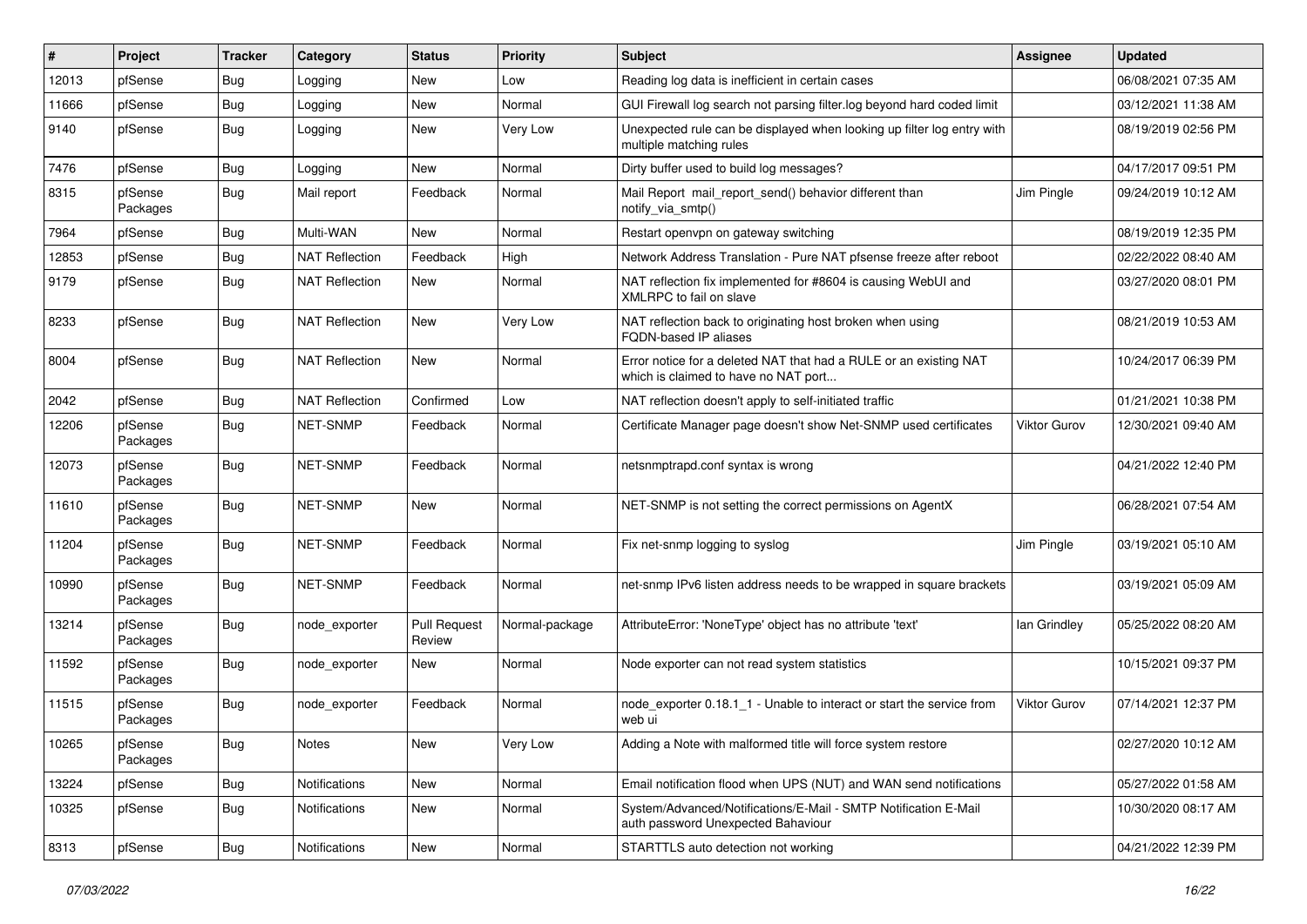| #     | Project             | <b>Tracker</b> | Category      | <b>Status</b>                 | <b>Priority</b> | Subject                                                                                                         | <b>Assignee</b>     | <b>Updated</b>      |
|-------|---------------------|----------------|---------------|-------------------------------|-----------------|-----------------------------------------------------------------------------------------------------------------|---------------------|---------------------|
| 11182 | pfSense<br>Packages | <b>Bug</b>     | <b>NRPE</b>   | New                           | Normal          | NRPE in HA syncs the bind IP                                                                                    |                     | 12/01/2021 02:15 AM |
| 12444 | pfSense<br>Packages | <b>Bug</b>     | ntop          | New                           | Normal          | ntopng throws errors when viewing single host                                                                   |                     | 10/11/2021 12:39 PM |
| 12260 | pfSense<br>Packages | <b>Bug</b>     | ntop          | New                           | Normal          | Update popup and version missmatch?                                                                             |                     | 01/08/2022 05:53 AM |
| 11530 | pfSense<br>Packages | <b>Bug</b>     | ntop          | Feedback                      | Low             | ntopng 4.2 needs to be updated to 4.3, Bug when accessing a host for<br>details                                 |                     | 03/05/2022 08:35 PM |
| 11274 | pfSense<br>Packages | <b>Bug</b>     | ntop          | Feedback                      | Normal          | ntopng https web server does not present full certificate chain                                                 | <b>Viktor Gurov</b> | 01/28/2021 09:51 AM |
| 11185 | pfSense<br>Packages | Bug            | ntop          | Feedback                      | Normal          | Redis service stopping before NtopNg                                                                            |                     | 04/21/2022 12:40 PM |
| 10783 | pfSense<br>Packages | <b>Bug</b>     | ntop          | New                           | Normal          | NtopNG is very unstable on arm64                                                                                |                     | 07/22/2020 09:07 AM |
| 10370 | pfSense<br>Packages | <b>Bug</b>     | ntop          | New                           | Normal          | ntopng Timeseries not send to InfluxDB                                                                          |                     | 03/30/2020 09:42 AM |
| 9143  | pfSense<br>Packages | Bug            | ntop          | New                           | Normal          | ntopng not displaying values in historical correctly                                                            |                     | 11/22/2018 07:24 AM |
| 9079  | pfSense<br>Packages | Bug            | ntop          | New                           | Normal          | High CPU usage of ntopng even during IDLE and no network traffic                                                |                     | 12/16/2018 02:40 PM |
| 4604  | pfSense             | <b>Bug</b>     | <b>NTPD</b>   | <b>New</b>                    | Normal          | NTP time server entries may or may not work, depending upon<br>interfaces selected when configuring NTP service |                     | 12/11/2021 07:59 PM |
| 13247 | pfSense<br>Packages | <b>Bug</b>     | open-vm-tools | New                           | Low             | Open-VM-Tools service actions do not work                                                                       |                     | 06/05/2022 07:09 PM |
| 10279 | pfSense<br>Packages | Bug            | open-vm-tools | New                           | Normal          | pfSense's OpenVM Tools on ESXi 6.7 no longer provides guest vm<br>functionality                                 |                     | 03/01/2020 06:07 PM |
| 13327 | pfSense             | Bug            | OpenVPN       | New                           | Normal          | Valid OpenVPN client connections rejected due to extraneous output<br>to ovpn auth verify                       |                     | 07/01/2022 06:12 PM |
| 13267 | pfSense             | <b>Bug</b>     | OpenVPN       | New                           | Normal          | dpinger continues to run on OpenVPN gateway after OpenVPN<br>service is stopped.                                |                     | 06/12/2022 02:49 PM |
| 13243 | pfSense             | Bug            | OpenVPN       | <b>Pull Request</b><br>Review | Normal          | OpenVPN status for multi-user VPN shows info icon to display<br>RADIUS rules when there are none to display     | Marcos<br>Mendoza   | 06/28/2022 12:01 PM |
| 13090 | pfSense             | Bug            | OpenVPN       | New                           | Normal          | OpenVPN: do not use legacy deprecated netbios settings                                                          | Jim Pingle          | 04/22/2022 11:19 AM |
| 13089 | pfSense             | Bug            | OpenVPN       | New                           | Normal          | OpenVPN: fix some netbios options were preserved even if teh<br>Netbios option was unchecked                    | Jim Pingle          | 04/22/2022 11:06 AM |
| 13088 | pfSense             | Bug            | OpenVPN       | New                           | Normal          | OpenVPN Client Overrides: properly hide/show form fields                                                        | Jim Pingle          | 06/08/2022 09:15 AM |
| 13087 | pfSense             | Bug            | OpenVPN       | New                           | Normal          | OpenVPN Server: hide WINS servers list when netbios option is<br>unchecked while WINS servers is checked        |                     | 04/22/2022 10:29 AM |
| 12927 | pfSense             | <b>Bug</b>     | OpenVPN       | New                           | Normal          | OpenVPN with OCSP enabled allows connections with revoked<br>certificates                                       |                     | 03/24/2022 08:22 AM |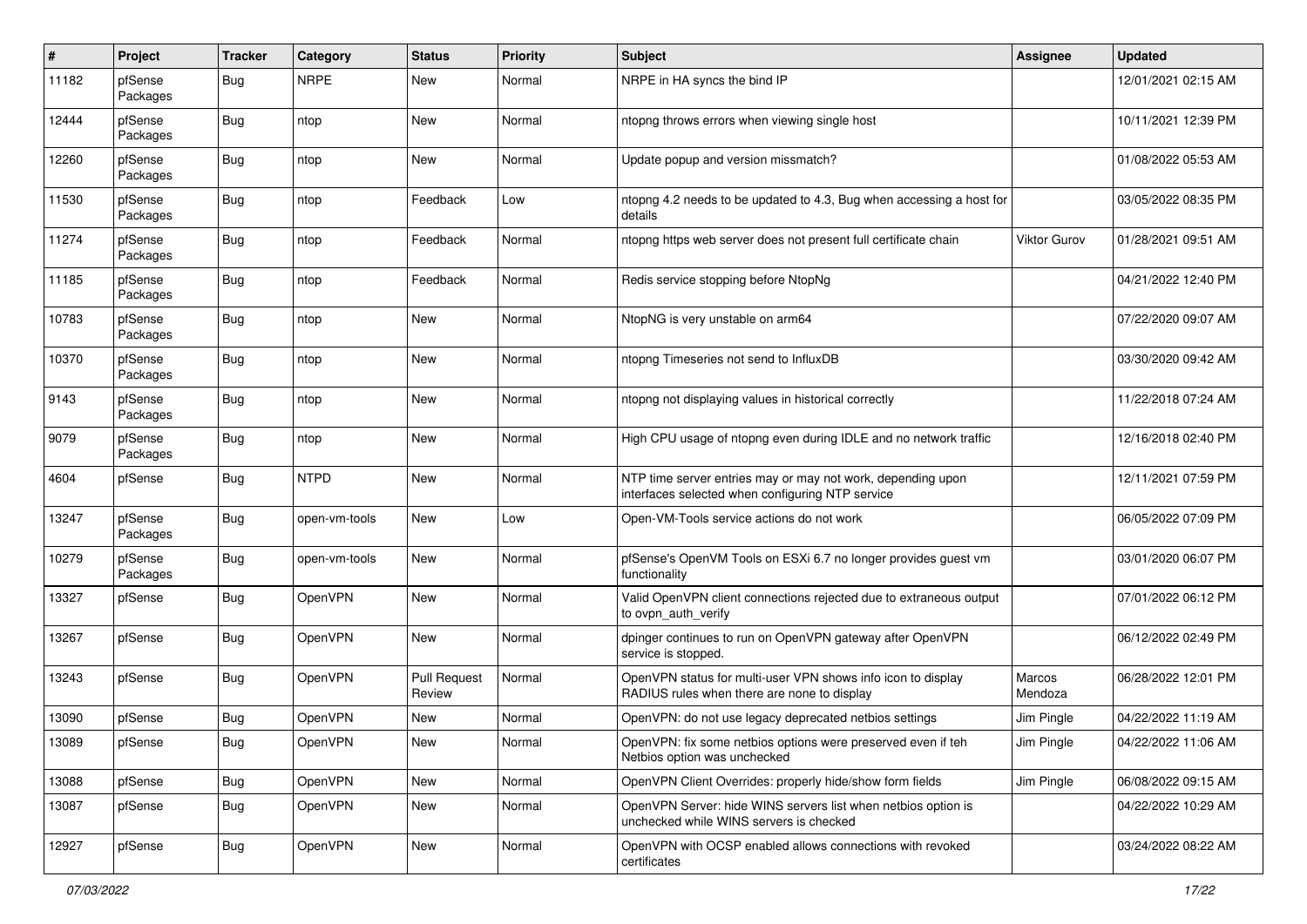| #     | Project             | <b>Tracker</b> | Category                 | <b>Status</b> | Priority | <b>Subject</b>                                                                                                         | <b>Assignee</b> | <b>Updated</b>      |
|-------|---------------------|----------------|--------------------------|---------------|----------|------------------------------------------------------------------------------------------------------------------------|-----------------|---------------------|
| 12563 | pfSense             | Bug            | <b>OpenVPN</b>           | New           | Normal   | OpenVPN server doesn't support Framed-IPv6-Address RADIUS<br>attribute                                                 |                 | 12/03/2021 11:19 AM |
| 12552 | pfSense             | Bug            | <b>OpenVPN</b>           | New           | Normal   | "Pull DNS" option within OpenVPN client does not cause pfSense to<br>use DNS servers assigned by remote OpenVPN server |                 | 12/08/2021 08:45 AM |
| 12509 | pfSense             | Bug            | OpenVPN                  | New           | Normal   | Deffered authentication does not work with auth-gen-token<br>external-auth or pusk "auth-token"                        |                 | 11/08/2021 04:01 AM |
| 11925 | pfSense             | Bug            | OpenVPN                  | New           | Normal   | Calling-Station-Id always set to WAN IP                                                                                |                 | 05/14/2021 09:27 AM |
| 11778 | pfSense             | Bug            | OpenVPN                  | New           | Normal   | OpenVPN uses 100% CPU after experiencing packet loss                                                                   |                 | 02/28/2022 07:38 AM |
| 11715 | pfSense             | <b>Bug</b>     | <b>OpenVPN</b>           | <b>New</b>    | Normal   | OpenVPN MTU                                                                                                            |                 | 03/22/2021 01:35 AM |
| 11541 | pfSense             | Bug            | OpenVPN                  | <b>New</b>    | Normal   | OpenVPN status does not work properly when set to TCP and<br>Concurrent Connections = 1                                |                 | 03/02/2021 02:27 PM |
| 11503 | pfSense             | <b>Bug</b>     | <b>OpenVPN</b>           | New           | Normal   | Using multiple authentication backends on an OpenVPN server fails                                                      |                 | 02/23/2021 12:23 PM |
| 10311 | pfSense             | Bug            | <b>OpenVPN</b>           | <b>New</b>    | Normal   | Too low net.link.ifgmaxlen causes packet drop under load when using<br>OpenVPN inside bridge interface under load      |                 | 08/10/2021 03:10 AM |
| 8380  | pfSense             | Bug            | <b>OpenVPN</b>           | New           | Normal   | OpenVPN RADIUS password length is not constant                                                                         | Jim Pingle      | 07/17/2020 11:46 AM |
| 8122  | pfSense             | Bug            | <b>OpenVPN</b>           | <b>New</b>    | Normal   | openvpn client is unable to use OTP (temporary) passwords                                                              |                 | 04/16/2018 09:28 AM |
| 7779  | pfSense             | Bug            | OpenVPN                  | New           | Normal   | Traffic crossing a site-to-site OpenVPN tunnel fails to fragment.                                                      |                 | 06/02/2021 08:26 AM |
| 7286  | pfSense             | <b>Bug</b>     | OpenVPN                  | Incomplete    | Normal   | OpenVPN client is unreliable when you have multiple tunnels                                                            |                 | 08/19/2019 03:28 PM |
| 6993  | pfSense             | <b>Bug</b>     | OpenVPN                  | New           | Normal   | OpenVPN status error during CARP state transition                                                                      | James Webb      | 12/31/2021 05:44 PM |
| 13233 | pfSense Plus        | <b>Bug</b>     | OpenVPN                  | Feedback      | Normal   | OpenVPN DCO connection fails with Auth Digest Algorithm set to<br><b>SHA512</b>                                        |                 | 05/31/2022 03:39 PM |
| 12475 | pfSense<br>Packages | Bug            | OpenVPN Client<br>Export | Feedback      | Normal   | OpenVPN Client Export does not show certificate without private key                                                    | Jim Pingle      | 02/17/2022 08:24 AM |
| 12188 | pfSense<br>Packages | <b>Bug</b>     | OpenVPN Client<br>Export | <b>New</b>    | Normal   | client export breaks multi remote configurations                                                                       |                 | 10/02/2021 05:58 PM |
| 12849 | pfSense             | Bug            | <b>Operating System</b>  | New           | Normal   | pfsync kernel crash on reboot                                                                                          | Mateusz Guzik   | 02/22/2022 02:02 PM |
| 12547 | pfSense             | <b>Bug</b>     | <b>Operating System</b>  | Feedback      | Normal   | unsheduled system reboot/crash                                                                                         | Mateusz Guzik   | 12/01/2021 01:20 PM |
| 12259 | pfSense             | <b>Bug</b>     | <b>Operating System</b>  | New           | Normal   | Intel em NICs Suffering Performance Degradation on FreeBSD12                                                           |                 | 02/25/2022 09:28 PM |
| 12144 | pfSense             | Bug            | <b>Operating System</b>  | In Progress   | Normal   | Bug in "df -t" filtering if two filesystems use the same mountpoint                                                    | Mateusz Guzik   | 09/10/2021 10:07 AM |
| 11232 | pfSense             | <b>Bug</b>     | <b>Operating System</b>  | <b>New</b>    | Normal   | Fix pfSense fsync                                                                                                      |                 | 01/08/2021 08:53 AM |
| 10980 | pfSense             | <b>Bug</b>     | <b>Operating System</b>  | New           | Normal   | rc. local is executed at login by rc. initial, and not at boot time.                                                   |                 | 10/19/2020 09:39 AM |
| 10671 | pfSense             | Bug            | <b>Operating System</b>  | New           | Normal   | pfsense 2.4.5 1 does not boot on Gen2 2012R2 HyperV VM                                                                 |                 | 05/09/2021 06:39 AM |
| 8207  | pfSense             | Bug            | <b>Operating System</b>  | New           | Normal   | 2.4 cannot boot as a Xen VM with more than 7 NICs                                                                      |                 | 06/25/2022 05:42 PM |
| 6580  | pfSense             | <b>Bug</b>     | <b>Operating System</b>  | Confirmed     | Normal   | Bridge with down member interface sends ICMP unreachables where<br>it shouldn't                                        |                 | 07/05/2016 05:40 PM |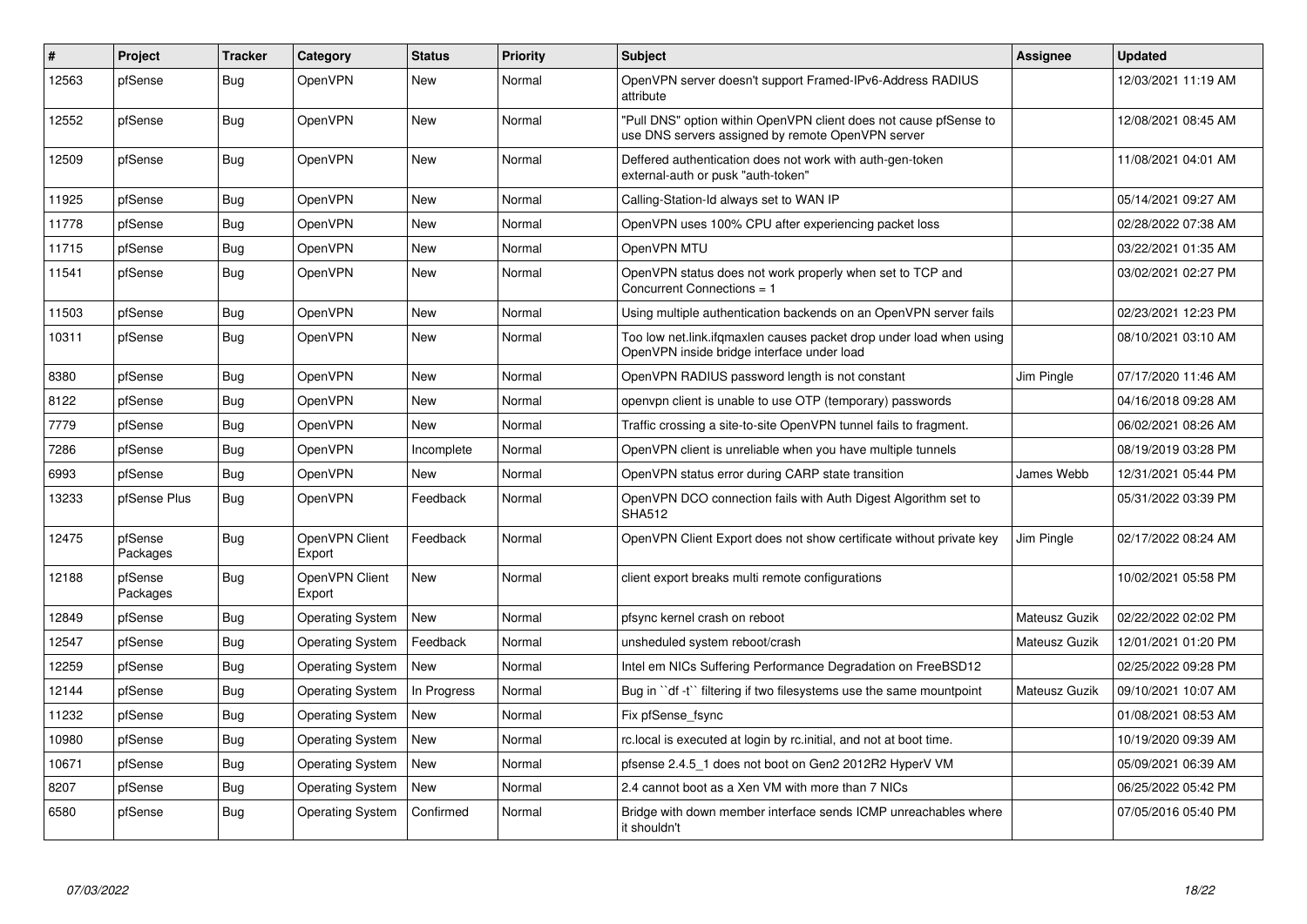| $\#$  | Project             | <b>Tracker</b> | Category                | <b>Status</b> | <b>Priority</b> | <b>Subject</b>                                                                                                   | <b>Assignee</b>     | <b>Updated</b>      |
|-------|---------------------|----------------|-------------------------|---------------|-----------------|------------------------------------------------------------------------------------------------------------------|---------------------|---------------------|
| 6220  | pfSense             | Bug            | <b>Operating System</b> | Confirmed     | Normal          | state mismatch with host-initiated traffic matching binat to IP not<br>locally assigned                          | Luiz Souza          | 06/08/2016 09:23 AM |
| 4479  | pfSense             | <b>Bug</b>     | <b>Operating System</b> | New           | Normal          | Firewall rules won't match GRE interface after applying IPSEC<br>transport encryption on GRE tunnel              | Luiz Souza          | 08/20/2021 08:46 AM |
| 4406  | pfSense             | Bug            | <b>Operating System</b> | Confirmed     | Normal          | ALTQ problems with wireless cloned interfaces                                                                    | Luiz Souza          | 11/19/2015 12:06 AM |
| 4345  | pfSense             | <b>Bug</b>     | <b>Operating System</b> | Confirmed     | Normal          | Traffic Shaping doesn't work with Xen netfront driver                                                            |                     | 12/31/2021 05:30 PM |
| 2335  | pfSense             | Bug            | <b>Operating System</b> | New           | Normal          | IGMPProxy and CARP Results in System Instability Upon Reboot                                                     |                     | 07/19/2014 10:25 PM |
| 12875 | pfSense             | <b>Bug</b>     | Package System          | New           | Normal          | Import zabbix-agent6 and zabbix-proxy6 from FreeBSD Ports                                                        |                     | 05/28/2022 06:50 PM |
| 11724 | pfSense             | Bug            | Package System          | New           | Normal          | Packages unexpectedly removed when changing update branches                                                      |                     | 03/29/2021 08:09 AM |
| 10729 | pfSense             | <b>Bug</b>     | Package System          | New           | Normal          | Certificate verification failed for pkg.freebsd.org                                                              |                     | 07/05/2020 01:12 AM |
| 9755  | pfSense             | <b>Bug</b>     | Package System          | New           | Very Low        | package description wrong link<br>https://www.freshports.org/security/openvpn-client-export                      |                     | 09/13/2019 07:22 AM |
| 9149  | pfSense             | <b>Bug</b>     | Package System          | <b>New</b>    | Low             | Continued issues with /tmp and /var in RAM on 2.4                                                                |                     | 11/24/2018 11:56 AM |
| 8177  | pfSense             | <b>Bug</b>     | Package System          | New           | Normal          | "/xsl/package.xsl" is referenced in package XML files but not on the<br>firewall                                 |                     | 08/14/2019 09:56 AM |
| 8176  | pfSense             | <b>Bug</b>     | Package System          | <b>New</b>    | Normal          | ./schema/packages.dtd -- referenced in *xml, but missing?                                                        |                     | 12/09/2017 06:52 PM |
| 7195  | pfSense             | Bug            | Package System          | New           | Normal          | pkg edit.php - <checkenablefields> tag has no effect on fields other<br/>than checkbox/input</checkenablefields> |                     | 08/21/2019 09:15 AM |
| 7082  | pfSense             | <b>Bug</b>     | Package System          | <b>New</b>    | Normal          | pkg_edit.php - impossible to use default_value with rowhelperfield                                               |                     | 08/21/2019 09:15 AM |
| 6055  | pfSense             | <b>Bug</b>     | Package System          | Confirmed     | Low             | Menu items may remain from packages no longer installed                                                          |                     | 06/18/2021 08:46 PM |
| 5469  | pfSense             | <b>Bug</b>     | Package System          | Confirmed     | Low             | package.dtd XSD schema is a piece of pathetic, useless,<br>unmaintained junk                                     |                     | 11/22/2015 06:26 AM |
| 5306  | pfSense             | <b>Bug</b>     | Package System          | New           | Normal          | textarea fields should have linebreaks sanitized automatically on save                                           |                     | 03/03/2017 04:15 AM |
| 4474  | pfSense             | <b>Bug</b>     | Package System          | Confirmed     | Normal          | IP address change triggers reload of all packages                                                                |                     | 02/13/2017 07:21 AM |
| 3358  | pfSense             | <b>Bug</b>     | Package System          | New           | Normal          | new version of <include file=""> is not required during reinstall all</include>                                  |                     | 12/26/2014 12:13 PM |
| 12759 | pfSense Plus        | <b>Bug</b>     | Package System          | New           | Very Low        | Proprietary packages link to non-existant or non-public github pages                                             |                     | 02/09/2022 10:43 AM |
| 13209 | pfSense<br>Packages | <b>Bug</b>     | pfBlockerNG             | New           | Low             | Parsing Filter log by pfBlockerNG creates IP Block log with<br>Source/Destination mixed up or wrong Direcion     | <b>Viktor Gurov</b> | 05/25/2022 03:50 AM |
| 13202 | pfSense<br>Packages | Bug            | pfBlockerNG             | New           | Normal          | Missing Protocols on IP Feed Groups Advanced Inbound/Outbound<br><b>Firewall Rule settings</b>                   |                     | 05/23/2022 08:58 AM |
| 13194 | pfSense<br>Packages | Bug            | pfBlockerNG             | <b>New</b>    | Normal          | Remove dead Malc0de feed                                                                                         |                     | 05/23/2022 05:16 AM |
| 13180 | pfSense<br>Packages | Bug            | pfBlockerNG             | <b>New</b>    | High            | High CPU Utilization with pfb_filter <sup>[]</sup> since PfBlockerNG update to<br>devel 3.1.0 4                  |                     | 06/14/2022 08:00 AM |
| 13154 | pfSense<br>Packages | <b>Bug</b>     | pfBlockerNG             | Confirmed     | Normal          | pfBlocker causing excessive CPU load                                                                             |                     | 06/28/2022 01:14 PM |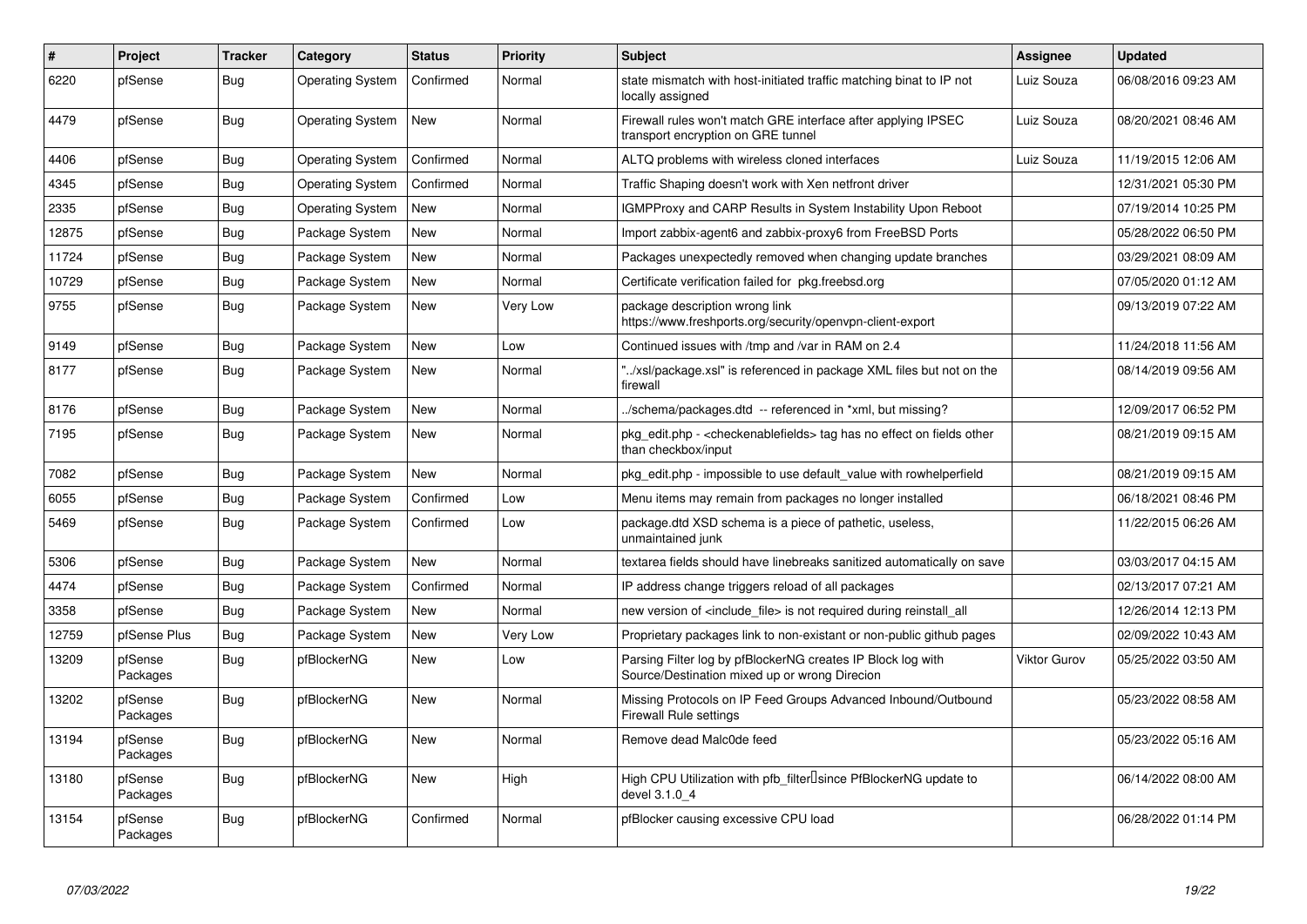| $\sharp$ | Project             | <b>Tracker</b> | Category    | <b>Status</b> | <b>Priority</b> | <b>Subject</b>                                                                                                         | <b>Assignee</b>     | <b>Updated</b>      |
|----------|---------------------|----------------|-------------|---------------|-----------------|------------------------------------------------------------------------------------------------------------------------|---------------------|---------------------|
| 13018    | pfSense<br>Packages | Bug            | pfBlockerNG | New           | Normal          | TLD and DNSBL Safesearch DOH conflict disables TLD block when<br>conflicting DOH FQDN is deselected or whitelisted     |                     | 04/01/2022 05:59 PM |
| 12916    | pfSense<br>Packages | Bug            | pfBlockerNG | New           | Normal          | pfBlockerNG-devel cron job does not trigger xmlrpc sync                                                                | Viktor Gurov        | 04/11/2022 12:55 PM |
| 12822    | pfSense<br>Packages | <b>Bug</b>     | pfBlockerNG | New           | Normal          | IPv4 Source ASN format not working                                                                                     |                     | 02/18/2022 10:47 AM |
| 12706    | pfSense<br>Packages | Bug            | pfBlockerNG | Feedback      | Normal          | pfBlockerNG and unbound does not work after switching /var to RAM<br>disk                                              | <b>Viktor Gurov</b> | 03/24/2022 10:47 AM |
| 12423    | pfSense<br>Packages | Bug            | pfBlockerNG | Feedback      | Normal          | Dashboard shows "SQLite database missing, Force Reload DNSBL to<br>recover!"                                           |                     | 12/31/2021 01:06 PM |
| 12414    | pfSense<br>Packages | <b>Bug</b>     | pfBlockerNG | Feedback      | Normal          | DNSBL SafeSearch page displays input validation error if DoH / DoT<br>blocking is not enabled                          |                     | 12/30/2021 02:49 PM |
| 12330    | pfSense<br>Packages | Bug            | pfBlockerNG | Feedback      | Normal          | pfBlockerNG devel creating invalid NAT rules on boot                                                                   |                     | 04/21/2022 12:40 PM |
| 12033    | pfSense<br>Packages | Bug            | pfBlockerNG | <b>New</b>    | Normal          | maxmindb and _sqlite3 modules not found                                                                                |                     | 10/01/2021 04:42 AM |
| 11572    | pfSense<br>Packages | <b>Bug</b>     | pfBlockerNG | New           | High            | Auto created firewall rules have IPv4 as protocol only - even for IPv6<br>lists.                                       |                     | 06/25/2022 10:59 AM |
| 11414    | pfSense<br>Packages | <b>Bug</b>     | pfBlockerNG | New           | Normal          | Enabling feed "Public_DNS4_all" breaks some Google services                                                            |                     | 02/13/2021 02:46 AM |
| 11398    | pfSense<br>Packages | Bug            | pfBlockerNG | New           | Normal          | pfBlocker upgrade hangs forever                                                                                        |                     | 04/21/2022 12:39 PM |
| 11261    | pfSense<br>Packages | Bug            | pfBlockerNG | New           | Normal          | pfBlockerNG ASN numbers in IPv4 (/IPv6) Custom_List generate<br>error(s) "Invalid numeric literal at line 1, column 7" |                     | 01/28/2021 08:34 AM |
| 11040    | pfSense<br>Packages | <b>Bug</b>     | pfBlockerNG | New           | Normal          | pfb_filter core faults when clearing firewall log                                                                      |                     | 11/07/2020 01:44 PM |
| 10590    | pfSense<br>Packages | Bug            | pfBlockerNG | New           | Normal          | pfBlockerNG: Invalid argument supplied for foreach()                                                                   |                     | 05/26/2020 08:22 AM |
| 10526    | pfSense<br>Packages | Bug            | pfBlockerNG | <b>New</b>    | Normal          | Package pfBlockerNG Crashes on Alert view                                                                              |                     | 05/04/2020 08:59 AM |
| 10278    | pfSense<br>Packages | Bug            | pfBlockerNG | New           | Normal          | pfBlockerNG: Formatting issue on DNSBL stats page                                                                      |                     | 02/24/2020 01:36 PM |
| 10253    | pfSense<br>Packages | <b>Bug</b>     | pfBlockerNG | New           | Normal          | pfblockerng-devel uses user interface for VIP causing issues with<br>other services                                    |                     | 02/11/2020 09:17 AM |
| 10252    | pfSense<br>Packages | <b>Bug</b>     | pfBlockerNG | New           | High            | pfblockerng-devel                                                                                                      |                     | 02/11/2020 05:18 PM |
| 10188    | pfSense<br>Packages | Bug            | pfBlockerNG | New           | Normal          | Reputation tab is not working                                                                                          |                     | 01/24/2020 10:06 AM |
| 10164    | pfSense<br>Packages | <b>Bug</b>     | pfBlockerNG | New           | Normal          | pfBlockerNG dashboard widget position is not maintained when<br>updating                                               |                     | 01/06/2020 10:06 AM |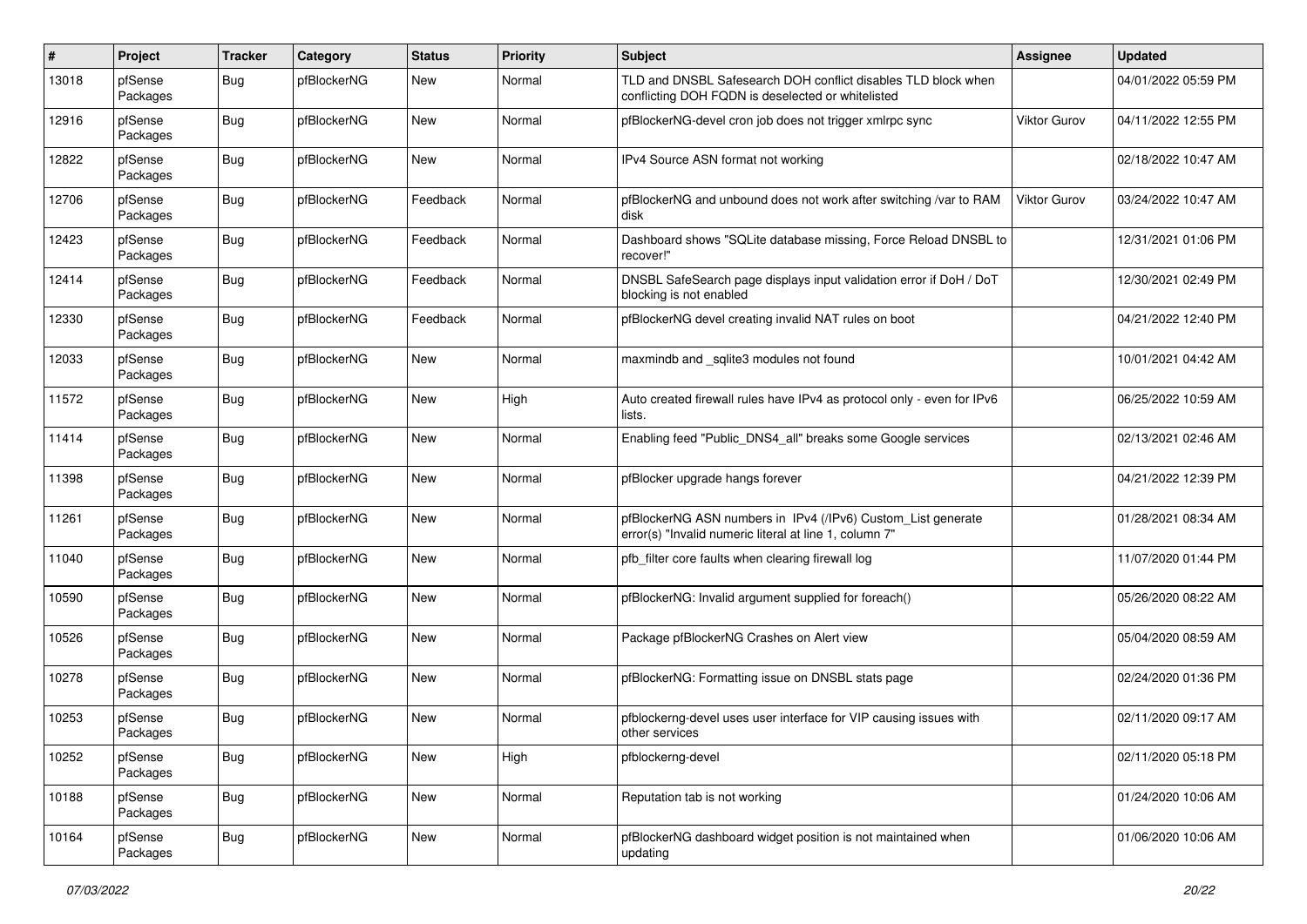| $\#$  | Project             | <b>Tracker</b> | Category              | <b>Status</b> | <b>Priority</b> | Subject                                                                                                                          | <b>Assignee</b> | <b>Updated</b>      |
|-------|---------------------|----------------|-----------------------|---------------|-----------------|----------------------------------------------------------------------------------------------------------------------------------|-----------------|---------------------|
| 9999  | pfSense<br>Packages | <b>Bug</b>     | pfBlockerNG           | New           | Normal          | unbound fatal error if System Domain in DNSBL and System Domain<br>Local Zone Type is Redirect                                   |                 | 12/25/2019 08:10 AM |
| 9724  | pfSense<br>Packages | Bug            | pfBlockerNG           | New           | High            | pfblockerng-firewall-filter-service-will-not-start                                                                               |                 | 09/05/2019 06:32 AM |
| 9707  | pfSense<br>Packages | Bug            | pfBlockerNG           | <b>New</b>    | Normal          | Some networks already existing in deny Feeds are not stopped even<br>if existing in custom deny list                             |                 | 08/28/2019 10:03 AM |
| 9676  | pfSense<br>Packages | Bug            | pfBlockerNG           | New           | Normal          | AS lookup fails                                                                                                                  |                 | 12/26/2019 12:17 AM |
| 9662  | pfSense<br>Packages | Bug            | pfBlockerNG           | New           | Normal          | PfblockerNG do not update after pfsense reboot and wait for next cron<br>task                                                    |                 | 08/20/2019 09:00 AM |
| 13317 | pfSense             | <b>Bug</b>     | PHP Interpreter       | Feedback      | Normal          | `array_filter`` PHP Errors in ``interfaces.inc``                                                                                 | Reid Linnemann  | 06/30/2022 11:46 AM |
| 12907 | pfSense<br>Packages | Bug            | <b>PIMD</b>           | Feedback      | Normal          | PIMD: Nonexistent interfaces should be hidden/disabled in pimd.conf<br>before bringing up the service                            |                 | 03/07/2022 03:51 PM |
| 12538 | pfSense<br>Packages | Bug            | <b>PIMD</b>           | New           | Normal          | PIMD sub-interface bug                                                                                                           |                 | 11/20/2021 09:44 PM |
| 10791 | pfSense<br>Packages | Bug            | PIMD                  | <b>New</b>    | Normal          | Valid (vlan)interfaces do not get vif reporting "Invalid phyint address"                                                         |                 | 10/06/2020 09:20 AM |
| 10692 | pfSense<br>Packages | Bug            | PIMD                  | Feedback      | Normal          | PIMD starts twice at boot                                                                                                        |                 | 04/21/2022 12:40 PM |
| 13307 | pfSense             | Bug            | <b>PPP</b> Interfaces | New           | High            | PPP interface custom reset date/time Hour and Minute fields do not<br>properly handle "0" value                                  |                 | 06/28/2022 12:01 PM |
| 9192  | pfSense             | Bug            | PPP Interfaces        | New           | Normal          | PPPoE daemon selects wrong interface                                                                                             |                 | 08/20/2019 10:05 AM |
| 8804  | pfSense             | Bug            | <b>PPP</b> Interfaces | New           | Normal          | Netgate SG-1000 PPPoE Keepalives not prioritized, internet drops                                                                 |                 | 08/20/2019 10:06 AM |
| 8512  | pfSense             | Bug            | PPP Interfaces        | <b>New</b>    | Normal          | PPPoE reconnect fails after interface flap                                                                                       |                 | 08/20/2019 10:06 AM |
| 6255  | pfSense             | Bug            | <b>PPP</b> Interfaces | Confirmed     | Low             | PPP Country/Provider/Plan configuration not saved                                                                                |                 | 04/25/2016 07:15 PM |
| 5253  | pfSense             | Bug            | <b>PPP</b> Interfaces | New           | Normal          | 3gstats.php 100% CPU                                                                                                             |                 | 01/08/2022 05:02 PM |
| 3326  | pfSense             | Bug            | PPP Interfaces        | New           | Normal          | IPv6 only PPPoE connection                                                                                                       |                 | 11/18/2013 09:37 AM |
| 12436 | pfSense             | Bug            | PPPoE Server          | New           | Normal          | Pppoe server config gui does not allow setting of chap authentication,<br>and sets the network start address for allocation to 0 |                 | 10/21/2021 08:15 AM |
| 9295  | pfSense             | <b>Bug</b>     | PPPoE Server          | New           | Very High       | IPv6 PD does not work with PPPOE (Server & Client)                                                                               |                 | 05/15/2022 10:53 AM |
| 12950 | pfSense             | Bug            | Routing               | New           | Normal          | OpenVPN as default gateway does not get set at boot time                                                                         |                 | 04/09/2022 05:46 PM |
| 12850 | pfSense             | Bug            | Routing               | New           | Low             | Console error during boot: "route: route has not been found"                                                                     |                 | 02/22/2022 08:27 AM |
| 11296 | pfSense             | Bug            | Routing               | New           | Normal          | Static route targets may still reachable via default route when the<br>gateway they should route through is down                 | Viktor Gurov    | 06/28/2022 12:01 PM |
| 8066  | pfSense             | Bug            | Routing               | New           | Normal          | Static routes not applied when they go out a interface using carp                                                                |                 | 11/08/2017 02:04 AM |
| 7352  | pfSense             | Bug            | Routing               | New           | Normal          | pfSense IPv6 static route is dumped after a WAN flap                                                                             |                 | 01/20/2022 09:35 AM |
| 9698  | pfSense             | <b>Bug</b>     | <b>RRD Graphs</b>     | New           | Normal          | Monitoring graphs do not retain state after auto-refresh                                                                         |                 | 08/26/2019 02:09 AM |